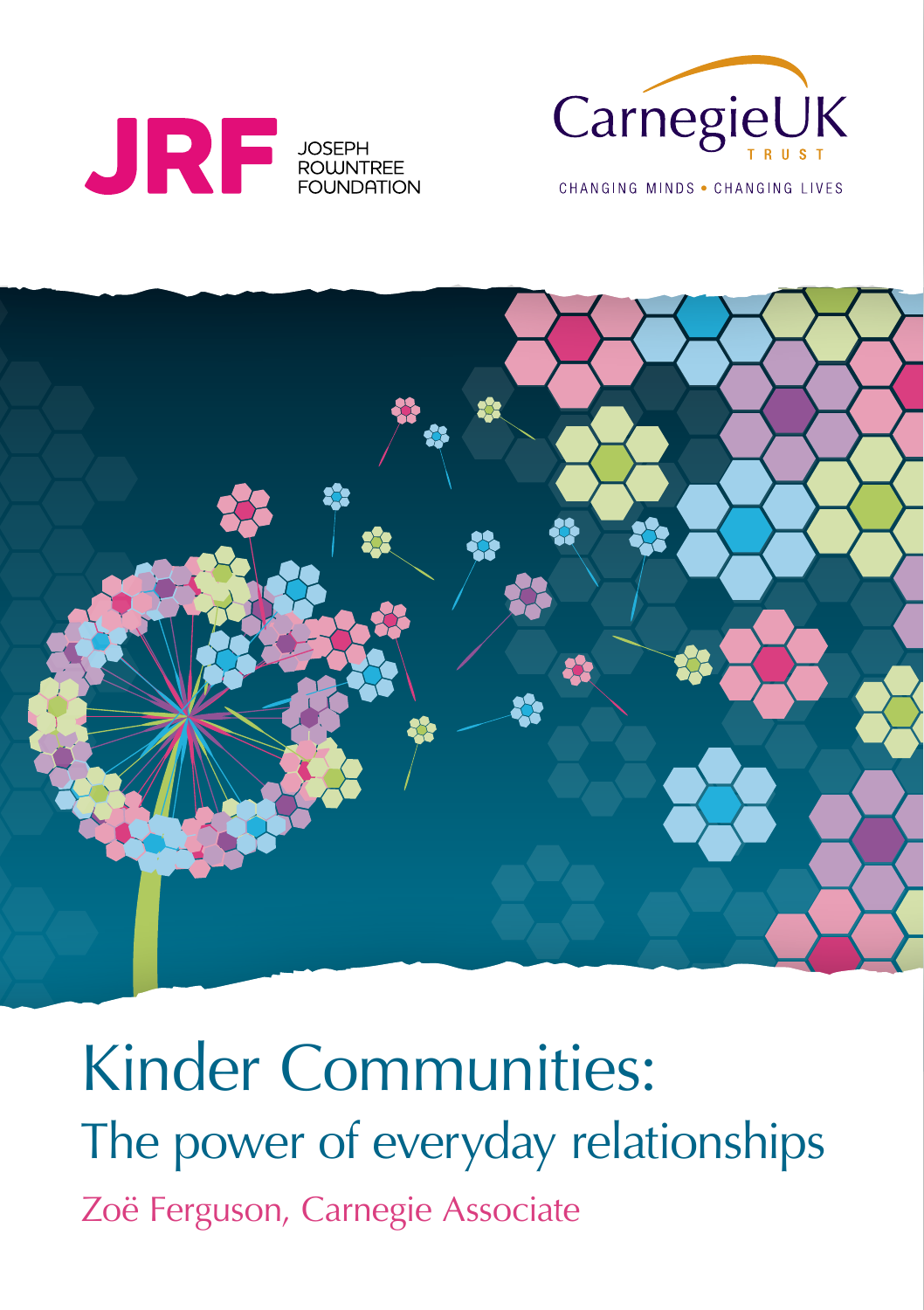



CHANGING MINDS . CHANGING LIVES

### ACKNOWLEDGEMENTS

This project has been established with the enthusiasm and support of too many to name individually. I would like to thank all those who took the time to talk to me to help guide my reading of relevant evidence and connect it to real lives. I have been genuinely surprised and greatly heartened by the openness of parter organisations to take kindness seriously and think about it in the context of their work. I am grateful for their collaboration, which is the basis of this project continuing. I am also grateful to the advisory group for their insight, support and challenge. Finally, I am indebted to Martyn Evans and Jennifer Wallace of the Carnegie UK Trust for the opportunity of taking this work forward and their support in doing so.



The text of this work is licensed under the Creative Commons Attribution-ShareAlike 3.0 Unported License. To view a copy of this license visit, http://creativecommons.org/licenses by-sa/3.0/ or send a letter to Creative Commons, 444 Castro Street, Suite 900, Mountain View, California, 94041, USA.

This report is printed on paper that is FSC certified.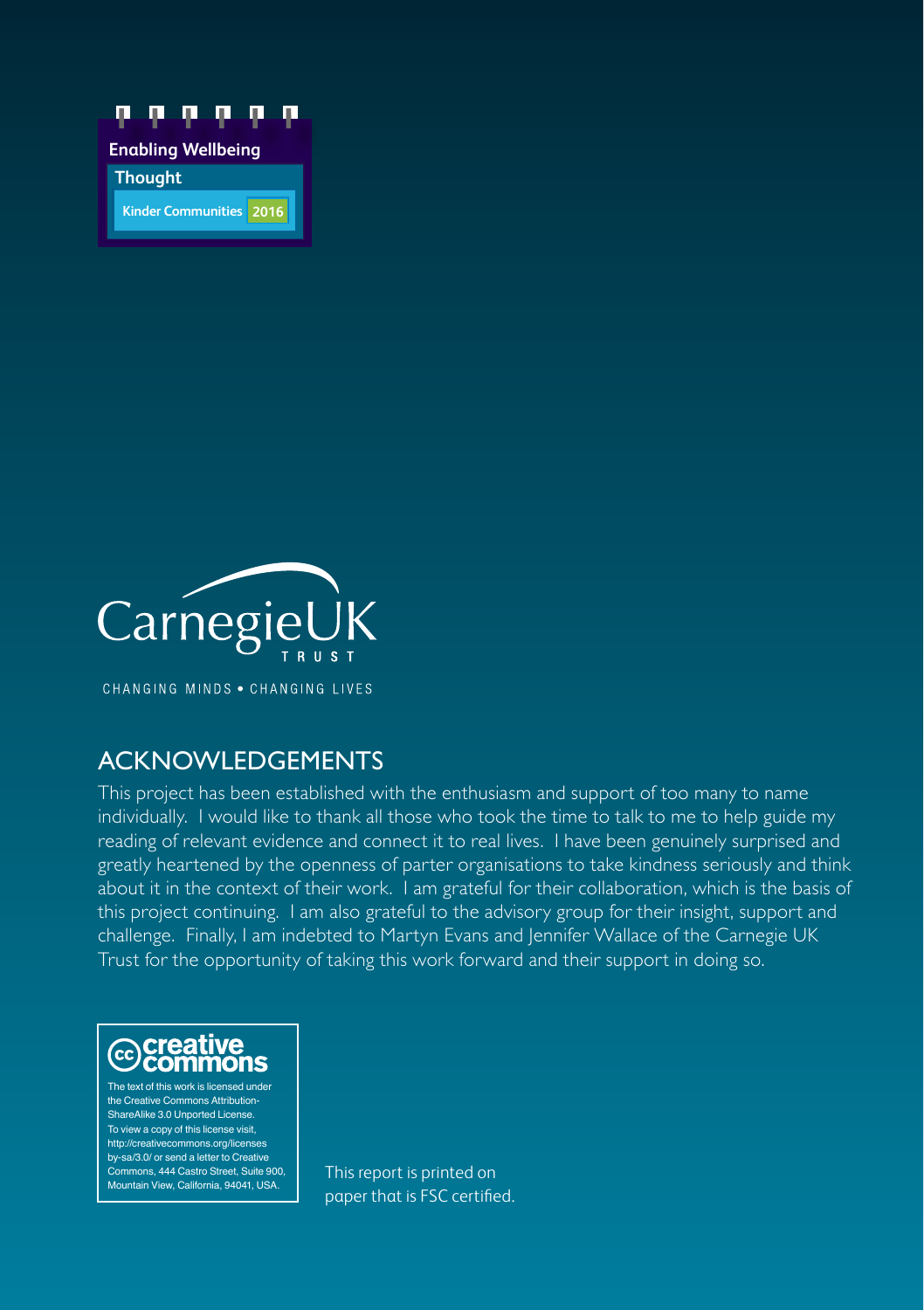## **Contents**

| Foreword                                        | 1  |
|-------------------------------------------------|----|
| 1. Introduction                                 | 3  |
| 2. What are we talking about?                   | 6  |
| 3. Why is this important?                       | 10 |
| 4. What do we know about enablers and barriers? | 15 |
| 5. What are we doing?                           | 21 |
| 6. Conclusions and next steps                   | 28 |
| Annex 1: Advisory Group                         | 34 |
| Annex 2: References                             | 35 |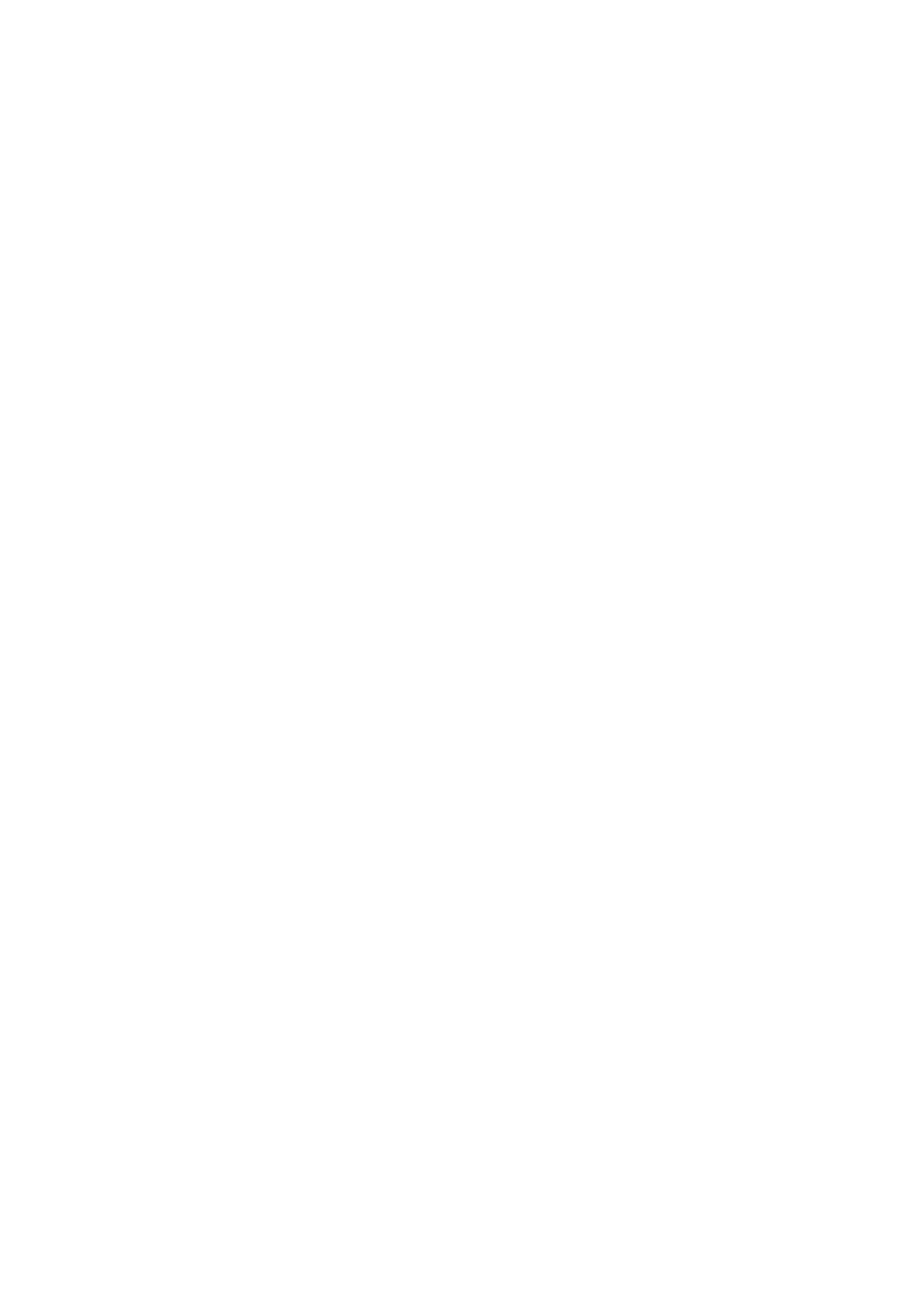## <span id="page-4-0"></span>Foreword

Talking about kindness in a professional context does not sit comfortably with many of us. On a personal level we fear getting involved in difficult situations, of being asked to give too much or of being seen as needy. For most policy makers it feels wholly uncomfortable and open to ridicule.

However there is a growing body of evidence that consistently shows that positive relationships and kindness are at the very heart of our wellbeing. This rings true in our own lives; it is so often our families and friends that bring us warmth and support, who are there in times of need. The absence of these relationships in our own lives, and the lives of others, leads to isolation and loneliness.

We are not alone in commenting on loneliness as one of the great 'social evils' of our times. Modern social science has focused attention on social disengagement and on what can happen when solidarity is eroded. We are beginning to understand the costs of such erosion to society as a whole, as well as the costs to the individual.

Government, in all its guises, can be understandably reluctant to offer solutions in such a personal aspect of our lives. It pulls us, knowingly or otherwise, towards institutional solutions. To solutions focused on ever more paid professional staff and their organisations. The voluntary sector is a much caught up in this 'institution think' as government. But a perceived lack of humanity is impinging on our trust in all these institutions and there are important questions about the role of organisations in reasserting basic values.

This discussion paper is the start of a process, not the end. Over the coming months, we will be engaging directly with people who want to explore and talk about kindness in their work, their lives and their communities. Our central question is whether we should, and indeed could, do anything to encourage kinder communities?

We will document our experiences and share them as widely as possible, believing that it is kindness, a sense of care for others, that binds us together. By talking more openly about the importance of kindness in our lives, we hope to encourage behaviours and activities that improve all our lives.

#### **Martyn Evans Julia Unwin**

Chief Executive, Carnegie UK Trust Chief Executive, Joseph Rowntree Foundation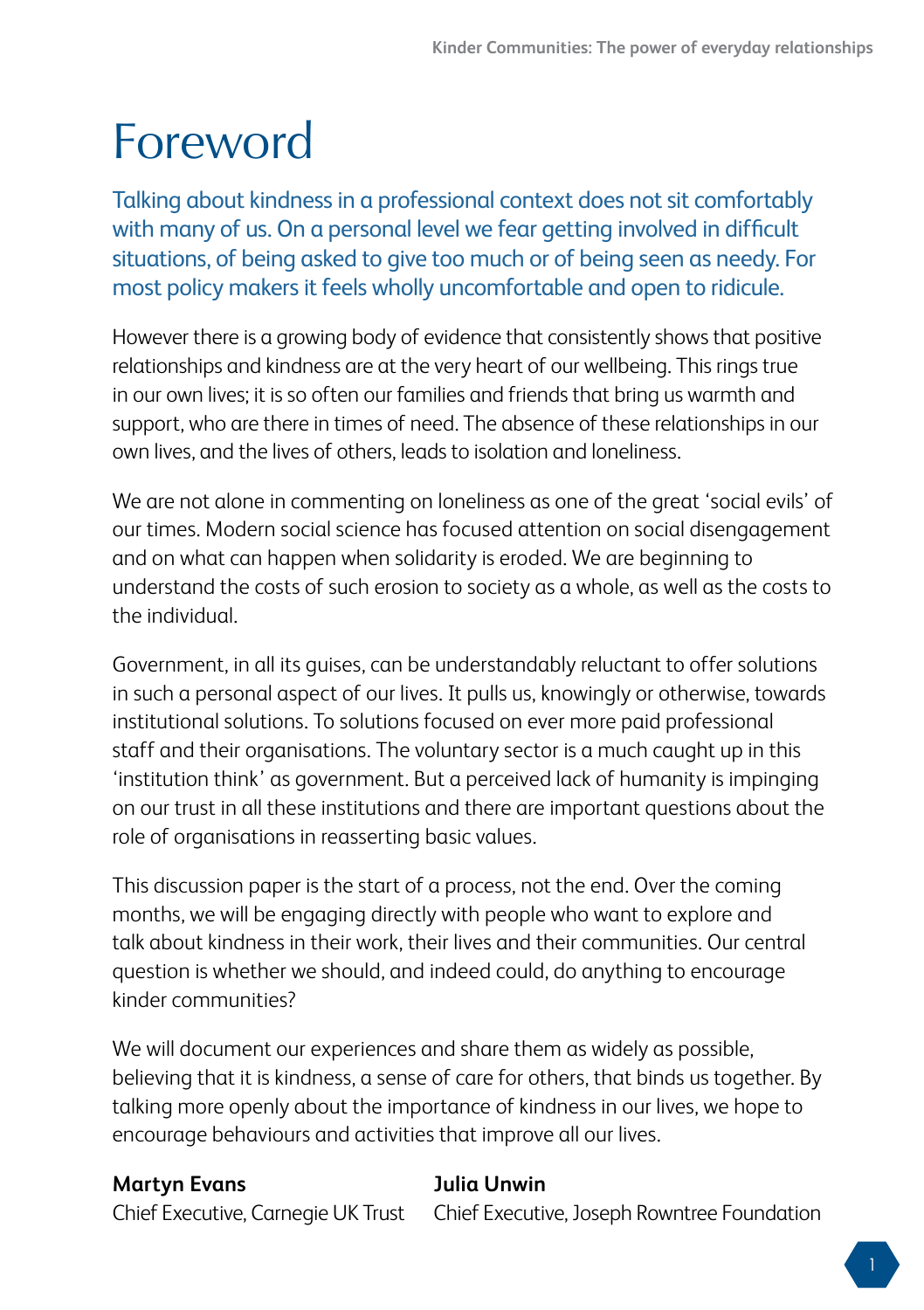#### **PARTNERSHIP 1 U-LAB**

### **Noticing 'not so random' acts of kindness**



One of the key pieces of learning from the JRF Liveable Lives project was that the experience of taking part in the research had a significant impact on participants. They were asked to keep journals logging all the interactions involving giving or receiving help and support. Many reported that keeping a journal and just noticing, in many cases small, acts of kindness gave them new insight into their relationships. Some realised that they were more connected than they thought, others that the people they could rely on were perhaps not the ones they would have thought of immediately, some were giving without receiving or even in some cases they had no contact with others at all.

U-Lab is a massive open on-line course which aims to develop

people's capacity to be changemakers. This involves encouraging those not normally included to participate in developing holistic solutions to cross sectoral challenges in modern life. The Scottish Government is supporting a new cohort beginning in September 2016. As part of the course participants will be invited to take part in a 'month of joy' in December. We aim to ask participants to keep journals during this month logging the 'not so random' acts of kindness – those which take place in the context of connections and neighbourhoods and form relationships, and as such are more laden with meaning and risk than random acts.

Participants will share insights and hopefully take learning into prototyping of projects.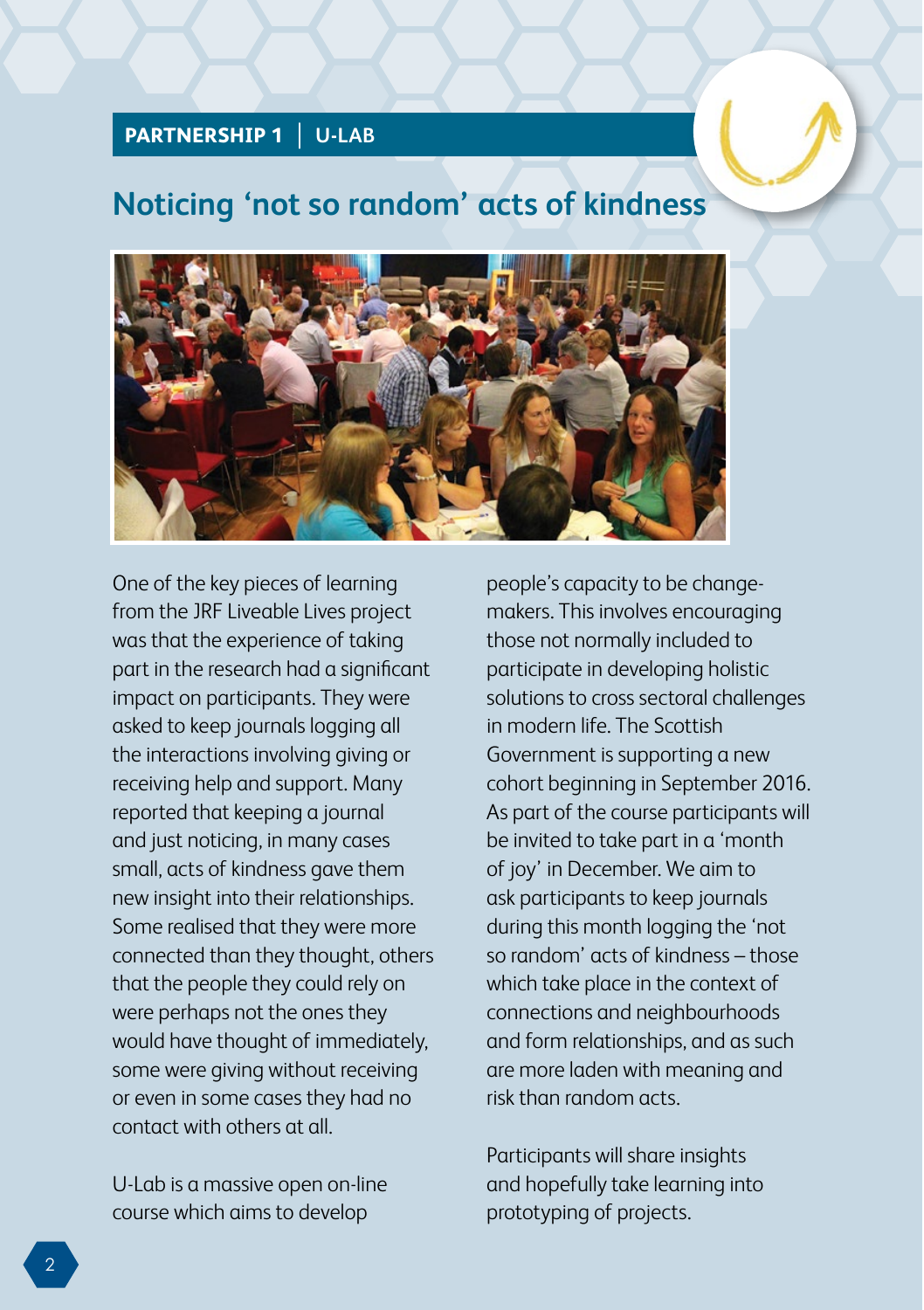# <span id="page-6-0"></span>1. Introduction

The Joseph Rowntree Foundation and Carnegie UK Trust both have a longstanding interest in evidence-based approaches to enabling and empowering communities in order to promote thriving places and the wellbeing of individuals.

JRF's overarching mission is to achieve a prosperous, poverty-free UK, while the Carnegie UK Trust seeks to improve the wellbeing of the people with particular regard to those experiencing disadvantage.

Carnegie UK Trust's work on an enabling state has charted the shifting relationship between the state and individuals and proposed a route map which would help the state become an enabler, handing communities and individuals the power to shape and contribute to their own wellbeing. JRF's programme of research on risk, trust and relationships has investigated how everyday help and support happens in informal relationships between individuals and in neighbourhoods.

This joint project brings these strands of work together to test a developing theory of change on the importance of everyday relationships and kindness in

communities. Partnerships are limited to Scotland but approaches will have wider applicability.

Our hypothesis is that everyday relationships and kindness are necessary pre-requisites for other types of community activity, such as volunteering and civic engagement. If our insights into how everyday relationships work are applied by a variety of stakeholders, can this help to increase individual wellbeing and encourage community life to flourish?

The project aims to:

- explore the evidence on the impact of everyday relationships and kindness on individual and societal wellbeing, and community empowerment;
- develop a theory of change with particular attention on those who experience poverty and disadvantage in society;

3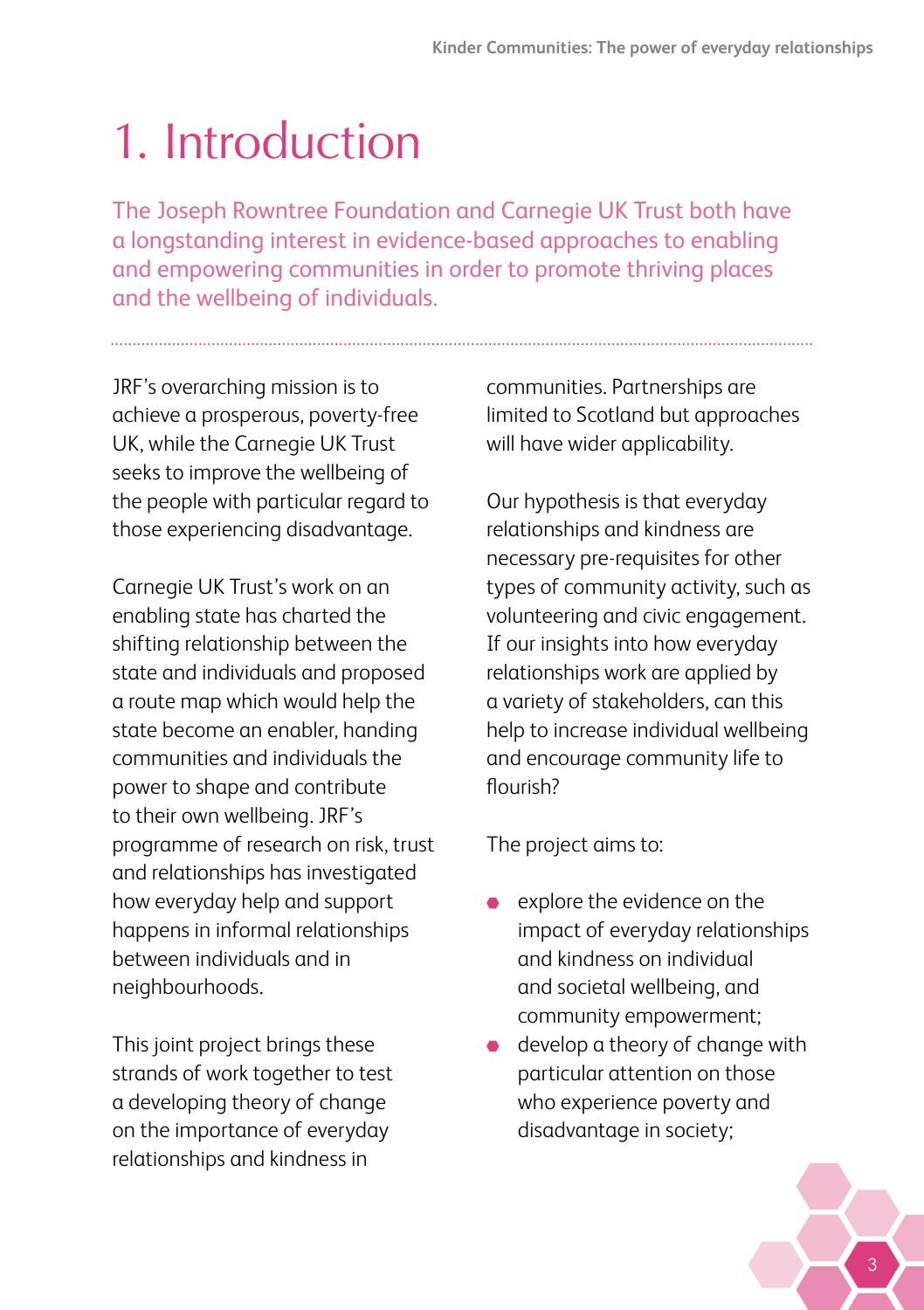- $\bullet$  test the theory of change with debate and deliberation among stakeholders and the public;
- develop practical approaches for applying the theory of change.

#### This paper:

sets out a rationale based on evidence;

- proposes a theory of change;
- introduces 7 partnerships which aim to develop practical approaches to the theory of change; and
- sets out an approach to capturing learning.

A final report sharing learning will be published in Spring 2017.

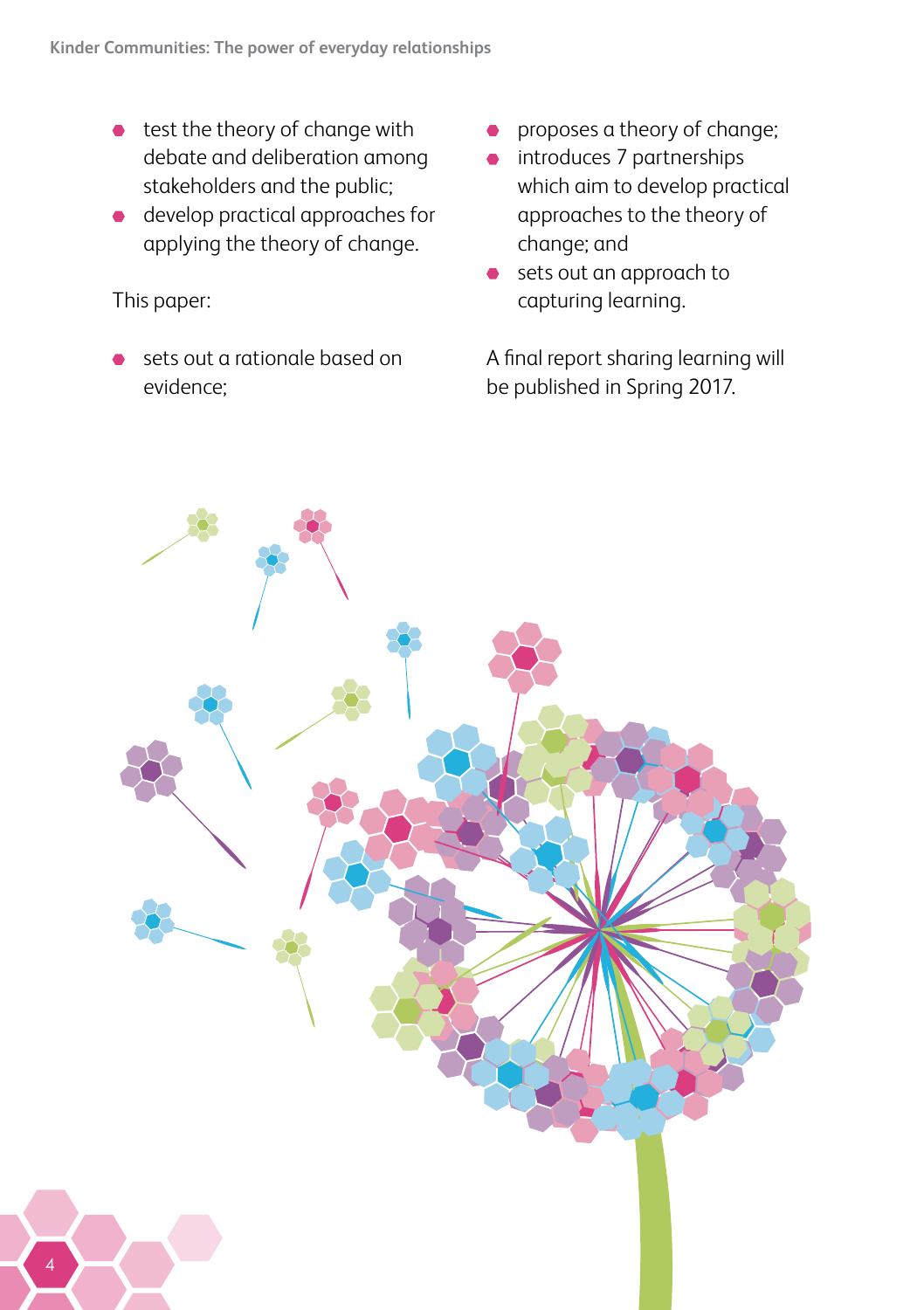#### **PARTNERSHIP 2 FOOD TRAIN FRIENDS**



### **Permission, shared values and boundaries**

The exploration of evidence showed that people often feel there is risk involved in engaging with others and in giving or asking for help within relationships. There is a risk of getting involved in a difficult situation, of being asked to give too much, or of being perceived as needy or even of being rebuffed. One of the JRF studies included a comment from one participant who said 'why don't you just go out and give an old lady like me a hug today'. On reflection, there are lots of good reasons why people don't behave this way.

Thinking about what would mitigate the risk of engaging and either of giving or receiving help indicates a number of factors. The first step seems to be permission to engage in an increasingly individualised society. Secondly having some shared values about the nature of the relationship seems important. Speaking to older people you often hear stories of neighbours helping each other in a way which goes beyond what would be considered normal behaviour nowadays. People perhaps need to establish some



ground rules for interaction. The boundaries involved in Food Train Friends befriending scheme are important in making people feel comfortable that rules will not be overstepped.

The practical approach involves making the Food Train Friends boundaries available to anyone in the community who wants to be a 'friend'. The aim is to see if providing light touch permission, values and boundaries encourages comfort in connecting and in interactions. 'Friends' would register on the Food Train website or complete a simple form and 'pledge' to support values and a few simple boundaries. We will follow up with participants to explore experiences.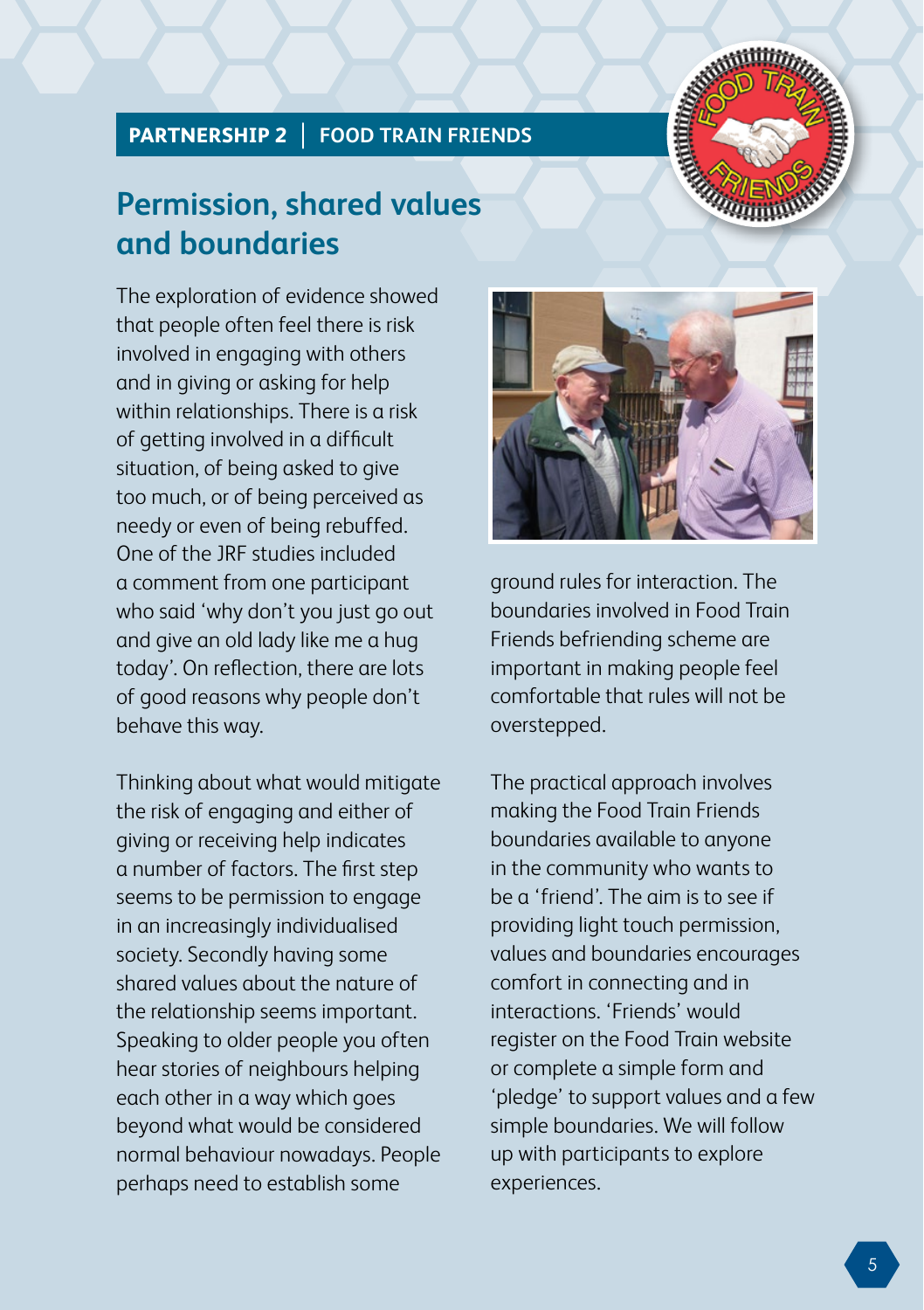## <span id="page-9-0"></span>2. What are we talking about?

The central notion of our hypothesis is that everyday relationships and kindness are important. The relationships and the kindness are distinct and mutually reinforcing.

Acts of kindness, as revealed by the JRF work (Anderson, Brownlie & Milne, 2015), may be small scale but nevertheless significant, occur between individuals in an infrastructure where moral, or cultural, framing and reciprocity are important. We operate within a culture where we like to think of ourselves as kind to others whilst maintaining stoicism in the face of our own difficulties. Broadly speaking, our sense of dignity outweighs our comfort in revealing vulnerability. Forming and maintaining connections and acting in kindness appear

mundane but also difficult amongst the challenges presented by life, particularly for those experiencing poverty and disadvantage.

This notion clearly refers to the concept of social capital but we believe is distinctive and worth exploring in its own right. Work on social capital tends to focus on the nature of connections and the assets within civil society, defined as the space where people come together to pursue shared interests, enthusiasms and values (Hunjan, 2010), or community (see Box 2).

#### **Box 1: Sen's Capabilities**

We can view this notion in the context of Sen's capabilities framework (Brunner & Watson, 2015) where instead of focusing on resources such as wealth or legal rights, the emphasis is on understanding what people are actually able to do and be through what Sen terms functionings and capabilities. Functionings refer to states of the person or community, what they are able to do and what they are; things such as literacy, health and mobility. Capabilities are real freedoms or opportunities – they are the set of things people can do and can be. In this way connections are functionings and kindness a capability.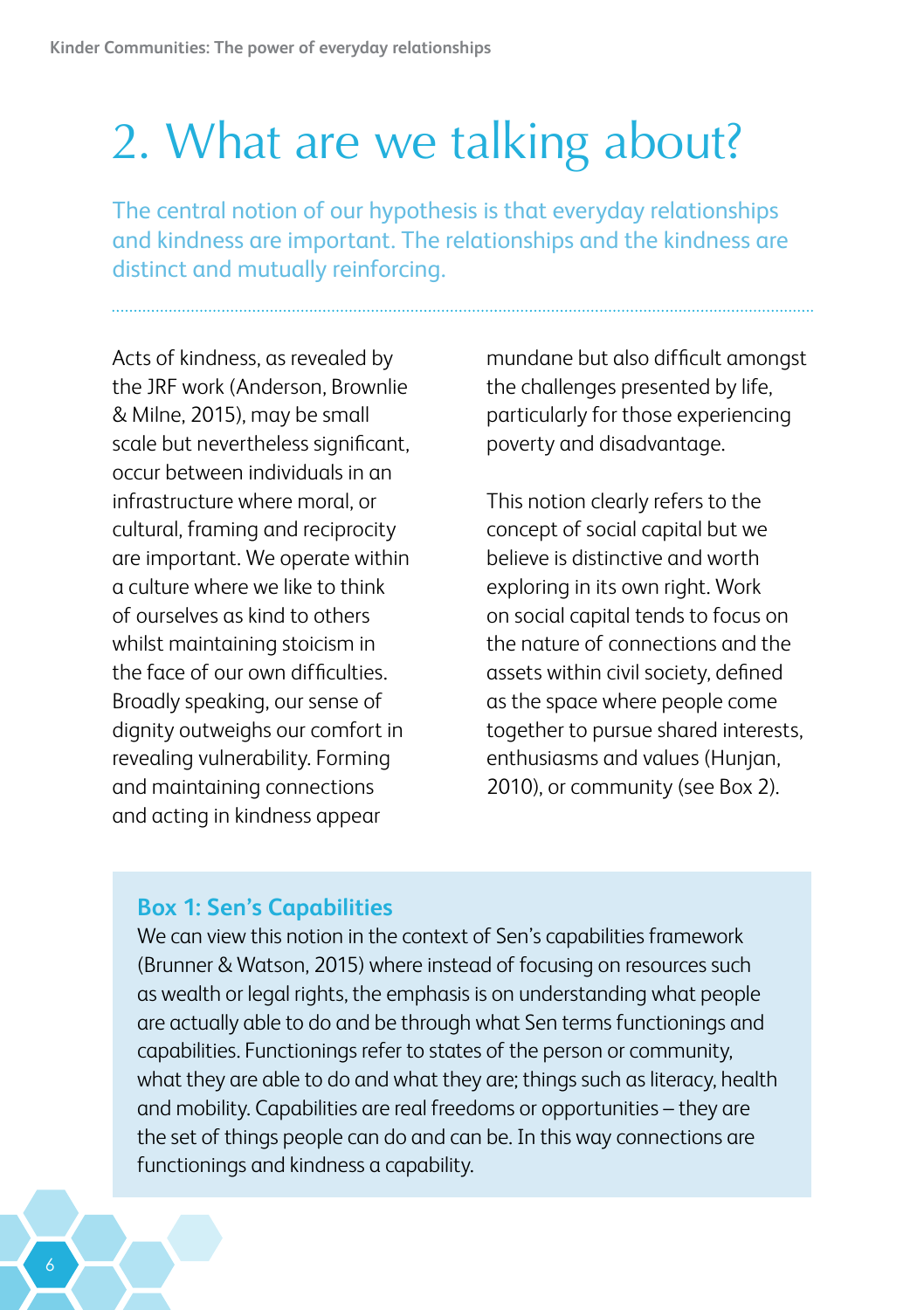#### **Box 2: Social Capital**

Despite different definitions of social capital, most appear to be based on four key notions (Dodds, 2016):

- social trust and reciprocity
- collective efficacy
- **participation in voluntary** organisations
- **•** social integration and mutual benefit

Putnam's definitions of bonding (tight relationships between homogeneous groups), bridging (looser connections between diverse groups) and linking (unequal relationships to influence and power) are familiar in a growing recognition of the importance of these types of assets alongside more traditional understandings of capital (Putnam, 2000)

The space in which we see kindness happening is between individuals, albeit with both an influence and dependence on norms within civil society or community. Our hypothesis is that these interactions of kindness between individuals underpin community participation and a broader sense of social capital and are worth considering in their

own right. An additional issue worth raising is that the concept of social capital can be seen as problematic because it implies that communities are disadvantaged as a result of perceived deficits of networks and relationships as opposed to the root causes of poverty and disadvantage (Collins, 2015). In our approach to this project we are clear that disadvantage impacts negatively on social capital and the root causes of structural inequality must be tackled, but also that regardless of other factors social capital can be built and have a positive impact on communities.

It is worth mentioning the growing movement around random acts of kindness (for example nipun. servicespace.org) and again to make a distinction. A number of individuals and organisations are advocating 'gifting' for example paying the bill of the next person in the queue at a cafe, and practicing small acts of kindness on a daily basis as a way of both achieving individual wellbeing and social change. What we are talking about here are perhaps 'not so random' (Anderson & Brownlie, forthcoming) acts of kindness – the ones which take place in the context of connections and neighbourhoods and form relationships. As such they are more laden with meaning and risk in execution.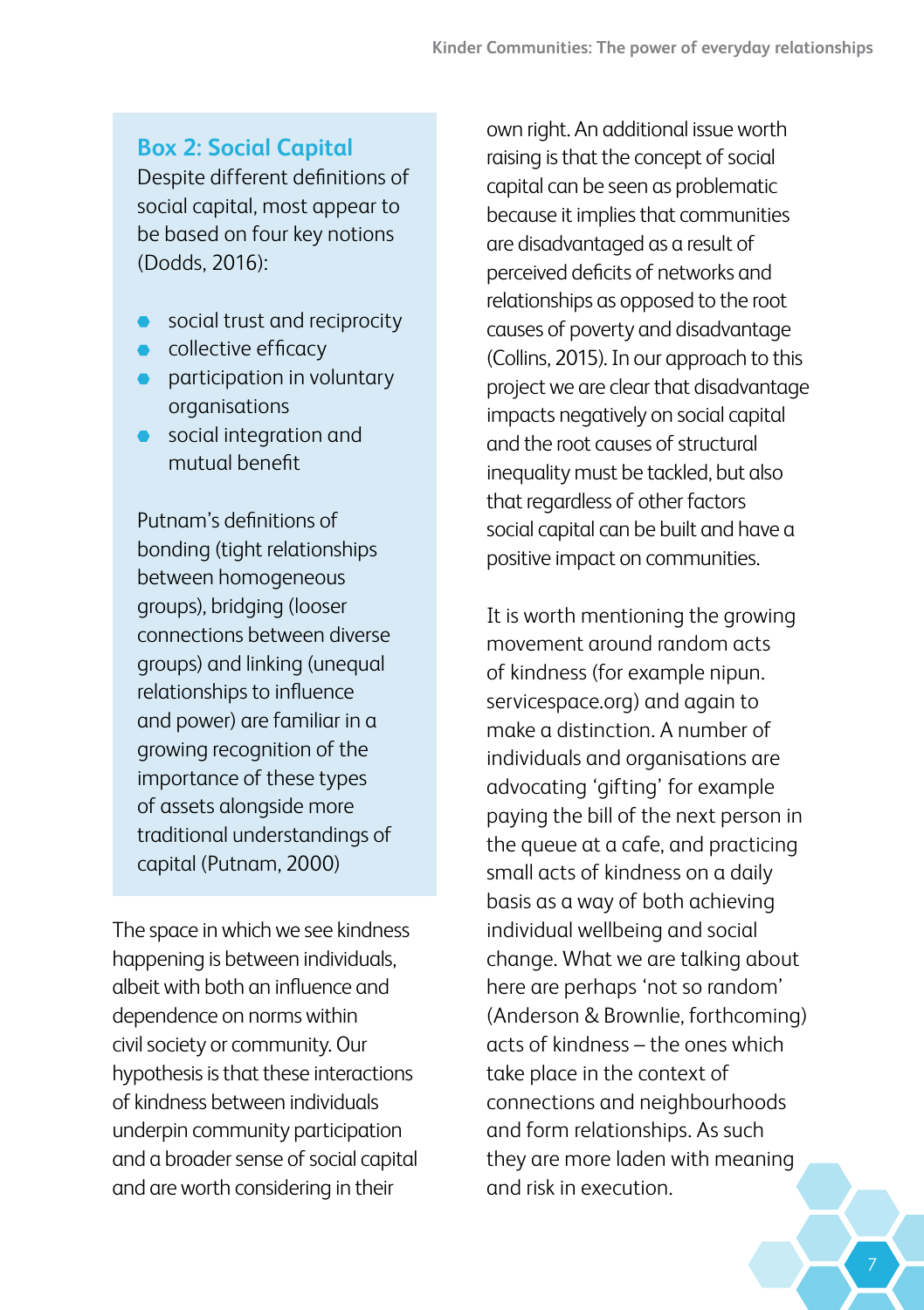#### **Box 3: Isolation and loneliness**

Isolation is the absence of social networks. Loneliness is the subjective experience of isolation. The distinction is important. Being alone may be a risk factor in loneliness but is not the same thing, just as having relationships does not guarantee escape from loneliness. Solitude can be enjoyed whereas loneliness is miserable. The Mental Health Foundation have found that 42% of people have felt depressed because they were lonely and highlight loneliness as both cause and effect in mental health problems. Growing recognition of the impact of isolation and loneliness is apparent in Scottish Government actions to set up a fund to tackle loneliness, a national summit and announcement of the intention to develop a loneliness strategy in the programme for government.

Other related, but again distinct, concepts worth mentioning are resilience, isolation and loneliness. Resilience, defined as the ability of individuals, places and populations to withstand stress and challenge (Seaman, McNeice, Yates, & McLean, 2014) can be seen as an

expression of a virtuous circle of connections and kindness within communities. Growing concern and reference to isolation and loneliness (for example, Atrobus, 2014) can be seen as the opposite expression of lack of connections and kindness (see Box 3).

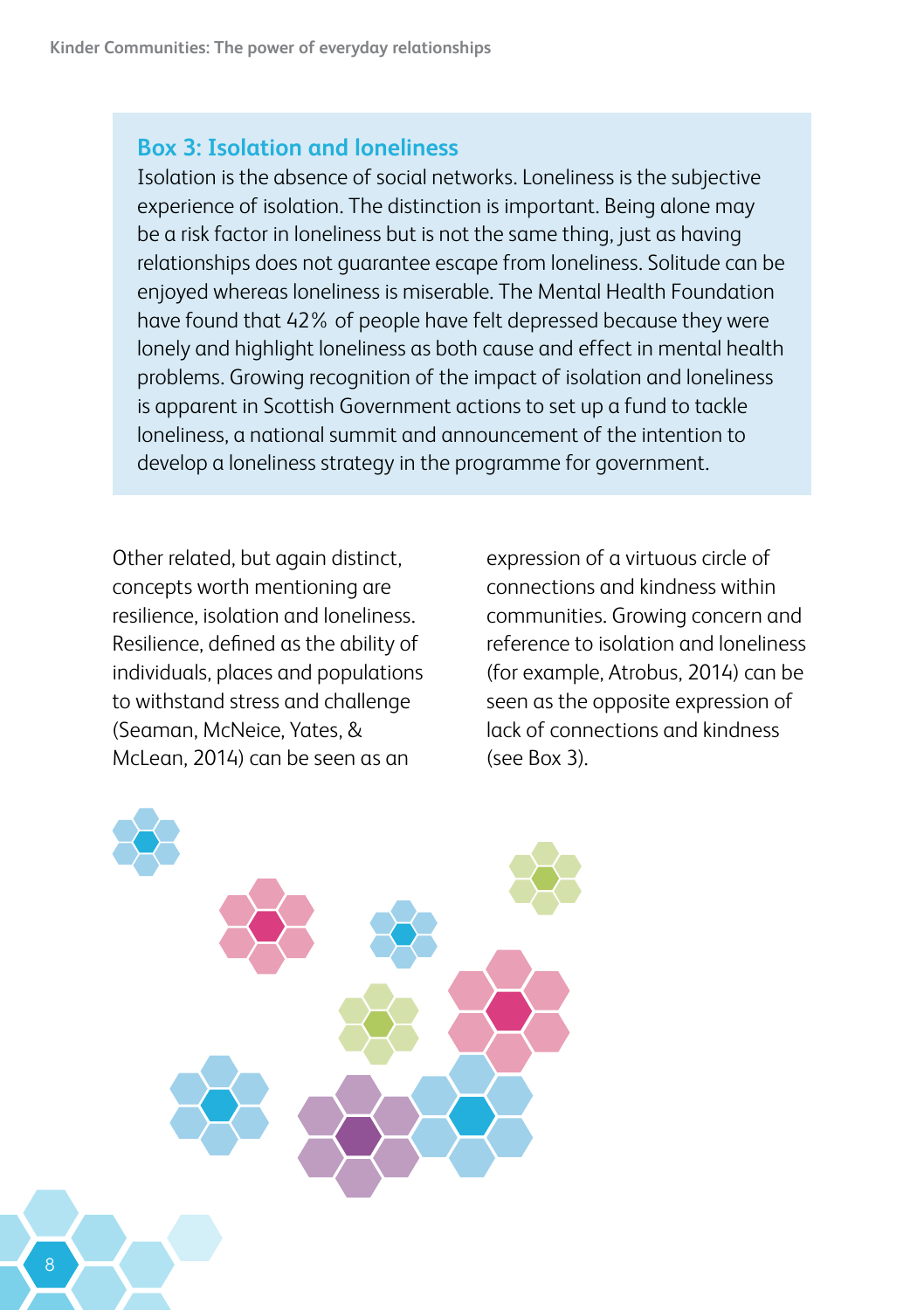#### **PARTNERSHIP 3 LINK UP**

### **Shaping stories**

Learning from Inspiring Scotland's Link Up programme shows that lack of social connections, low selfesteem and lack of confidence are fundamental barriers to individual change and when these factors are prevalent across a significant proportion of the community's population that community's ability to look out for each other, to organise and effect larger scale change is inhibited. Link Up engages further upstream than many initiatives and concentrates on building new connections, developing confidence in social settings and working effectively in groups.

Link Up has been active in Hawkhill, Alloa over the last 4 years. The Village Storytelling Centre is about to engage with a cross section of the community to create and share stories which reflect their views, experiences and aspirations in their community. In addition



**Kinder Communities: The power of everyday relationships**

to producing a tangible record, it is also anticipated that the process will help forge improved relationships between community members and act as a catalyst for increased community participation. The initiative also provides an opportunity to observe some of the factors that appear important from our evidence review. Stories and myths are important in setting a context which in part informs how people behave and we are interested in how negative narratives can be proactively turned around and what impact that has on relationships within the community.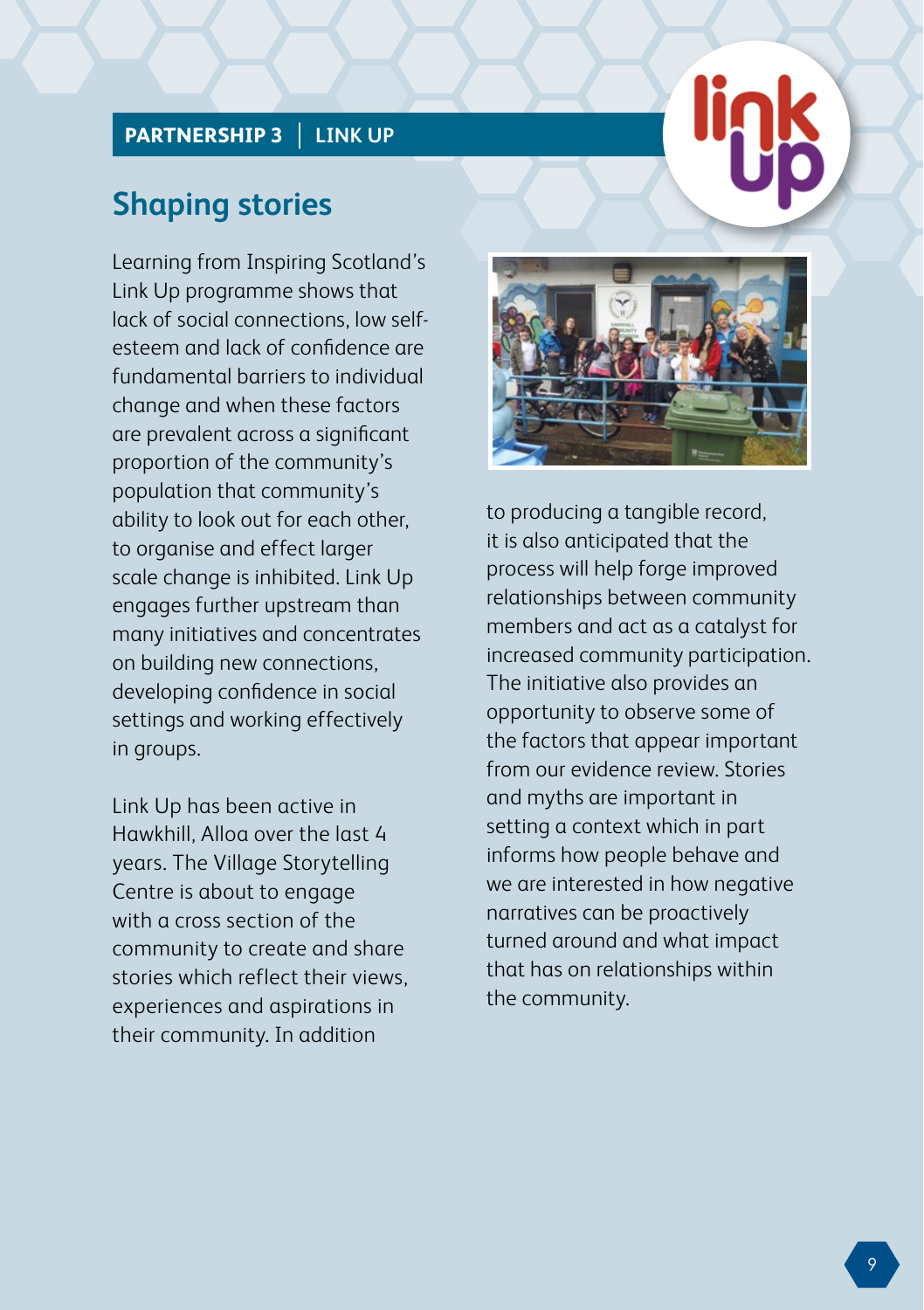## <span id="page-13-0"></span>3. Why is this important?

In order to help answer the question of what we could do to encourage kinder communities we made connections between the Liveable Lives study (Anderson, Brownlie & Milne, 2015), a review of related evidence (Haslewood, 2016) and wider (largely Scottish based) sources.

This was not a systematic review of evidence but drew on discussions with the advisory group (see Annex 1), key stakeholders and community representatives and includes their experience and insights in addition to published sources. The aim was to draw inferences from connections in relevant evidence to build a rationale for a theory of change to suggest potentially new perspectives or approaches.

The exploration of evidence shows that everyday relationships and kindness are fundamental to the wellbeing of individuals and communities. In an increasingly virtual world we still live in real houses, on real streets and rely on real people to make our lives work. In the context of growing isolation and loneliness (see Box 4), we believe it is worth shining a light on the infrastructure of connections and values which underpin our relationships, which remain largely invisible and taken for granted.

In addition to the contribution to wellbeing, the evidence indicates that this infrastructure of connections and values underpins community cohesion, participation and engagement. With increasing emphasis on genuine community empowerment and well documented uneven confidence to engage and participate across communities, we believe it is worth considering the potential to encourage kinder communities as a starting point in both increasing and levelling the capacity for community empowerment. We argue that whilst a discussion of everyday relationships and kindness in neighbourhoods might on the surface appear to have little relevance in the face of the urgency of the challenges of austerity and increasing inequality these concepts are at the very heart of our ability to generate wellbeing and the foundations upon which the power for change can be built.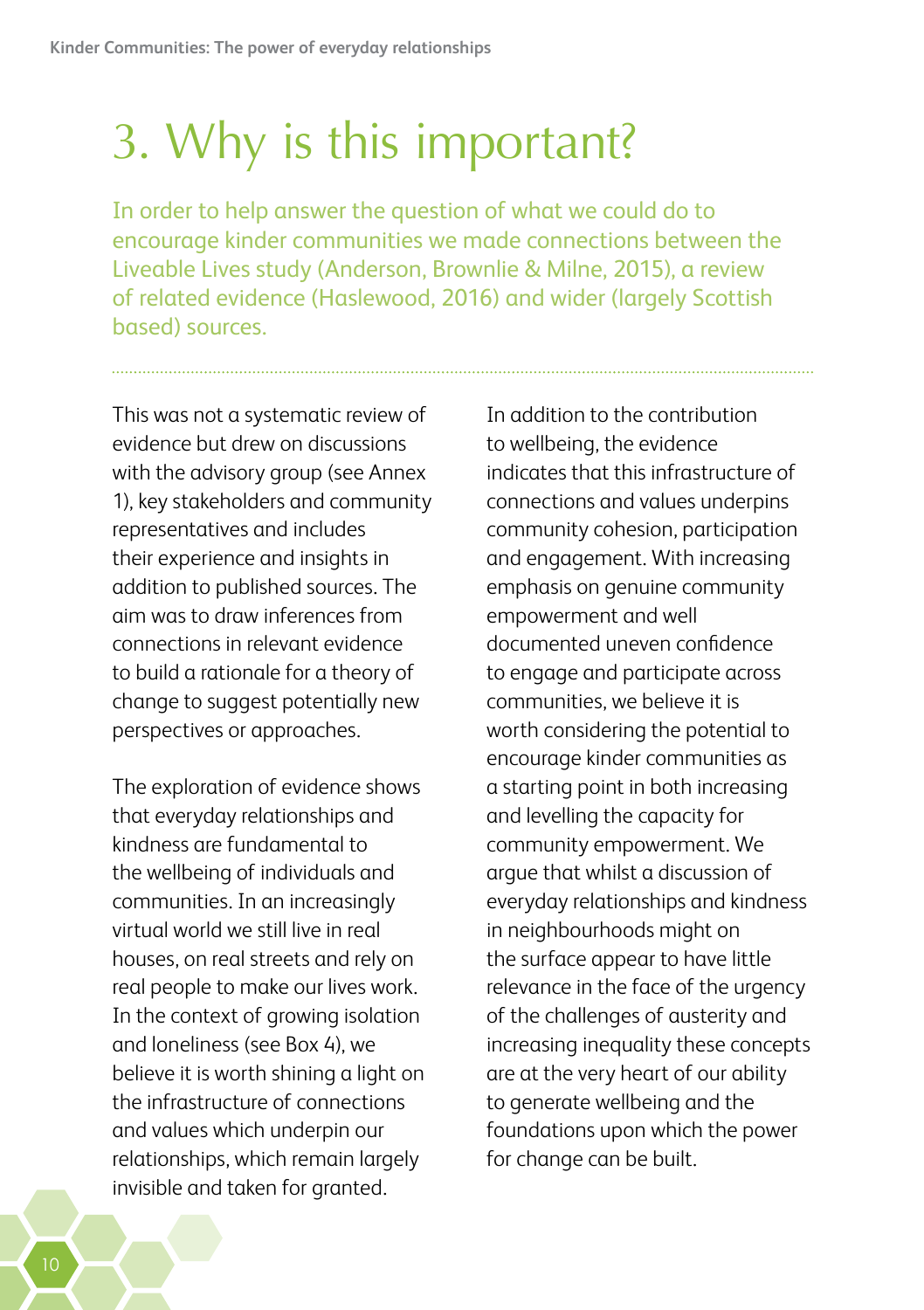#### **Box 4: Increasing isolation and loneliness**

A number of well understood shifts underpin increasing isolation and loneliness:

- an ageing population and an increase in single adult households estimated to be the majority – 55% in Glasgow by 2037 (Dodds, 2016);
- increasing female participation in the labour market positive in many ways but as noted by Harrop, the Beveridge welfare state was grounded in the assumption that unpaid care in society was the role of married women and as that becomes a historic relic how that care is replaced becomes an increasing challenge (Wallace, 2013);
- professionalisation of care. A feature of the way in which public services have developed has been our increasing focus on professionalism and concern with risk. Where neighbours, even when they did not have much, had a mentality of helping each other out, for example cooking for and sharing food we shifted to thinking that care e.g. food provided by a service would be better as we could be sure it would meet hygiene standards etc.
- $\bullet$  increasing individualism and atomisation of families as we are driven by success at work, experience greater mobility in the labour market, and the decline of faith groups;
- **the extending the ling ever busier lives and whilst in some contexts** underpinning connections in others adding to isolation e.g. texting replacing a phone call or a visit (Telfer, 2015).

#### **Wellbeing**

We know relationships are crucial to wellbeing. There are well documented strong associations between higher social capital and lower mortality. A recent meta analysis shows 26%, 29% and 32% increased likelihood of mortality over an eight year period, irrespective of age, due to experience of loneliness, social isolation and living alone,

respectively (Holt-Lunstad et al, 2015). Relationships impact significantly on physical and mental health. The GoWell study finds that residents in 3 high rise estates in Glasgow often attribute health problems to adverse relationships and whilst they welcome changes in physical living conditions believe improving relationships in their community would have more impact (Egan & Lawson, 2012).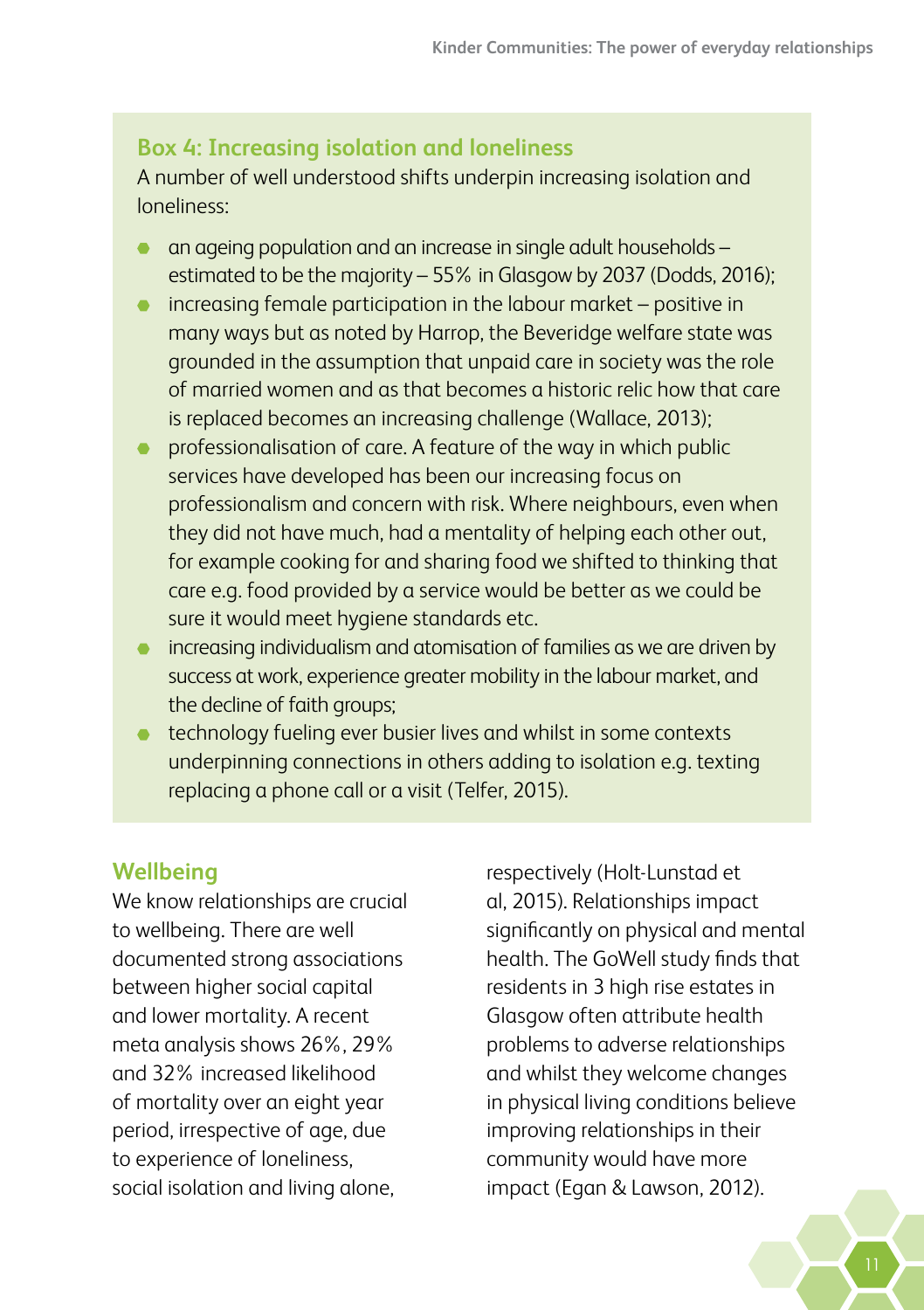ONS finds that personal wellbeing is higher among individuals who know and regularly talk to neighbours and that people's satisfaction with where they live is more affected by getting on with neighbours than by quality of housing (ONS, 2015). The Canadian Index of Wellbeing (uwaterloo.ca), on the basis of significant public engagement, identifies community as the most important of eight domains of wellbeing whilst in our own Scottish National Performance Framework it has been recognised that we do not as yet have measures good enough to reflect the importance of connections in our communities. There is a growing recognition that wellbeing is a more relevant measure of progress in society than GDP as we have seen diminishing returns on increasing wealth on quality of lives in the post-industrial world (Wallace & Schmueker, 2012).

#### **Empowerment**

ONS also identify positive relationships with neighbours as playing an important role in improving social cohesion, levels

of trust and feelings of belonging (ONS, 2015). As such they can be seen as a pre-condition for an enabling state (Elvidge, 2014) as community cohesion and social participation underpin our ability to realise key shifts from welfare dependency to genuine community empowerment. It is important to highlight that the concept of an enabling state is not one of a hollow state which simply withdraws and leaves communities to get on with it and it recognises that there is an unequal confidence among communities to create the power for change. The enabling state (Wallace, 2013) recognises culture and values as a key factor in change alongside the fiscal challenge, intergenerational tensions and environmental limits to growth. We are more likely to act in accordance with dominant values than new information. One of the key challenges of realising an enabling state is in developing intrinsic values (such as community and caring for each other) and the unequal confidence to engage makes this harder in some areas than others.

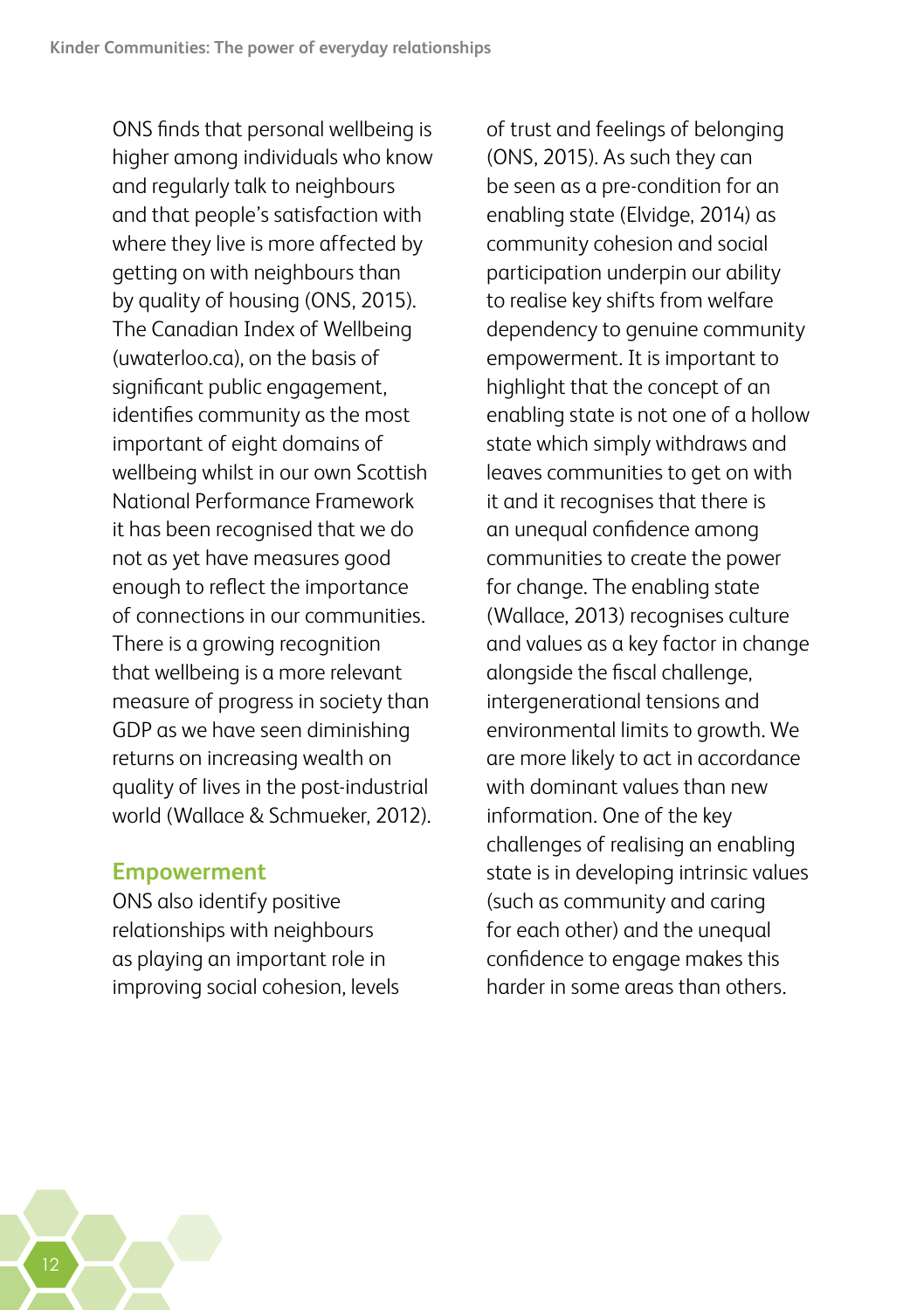#### **DIAGRAM 1: WHY KINDNESS IS IMPORTANT**

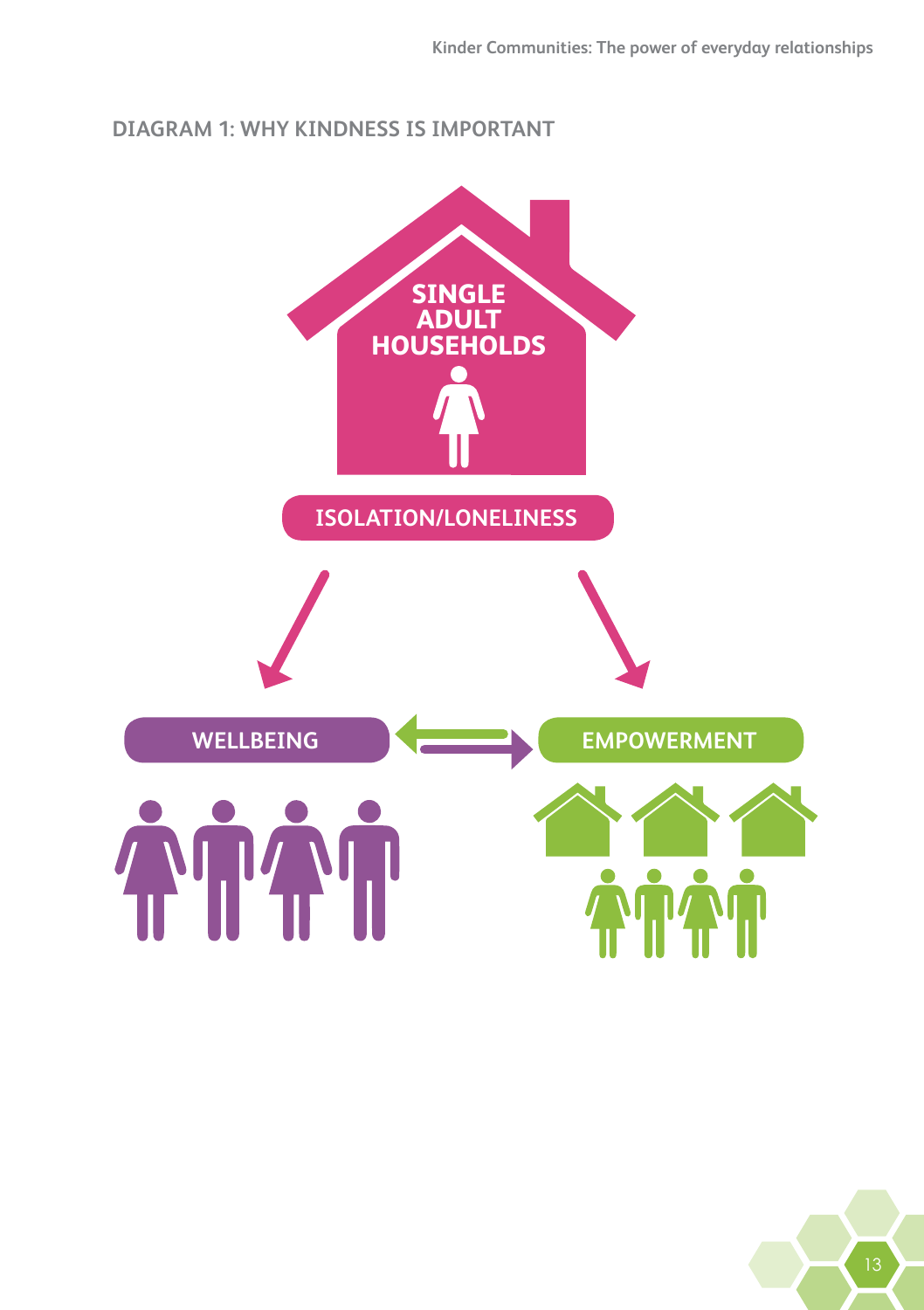#### **PARTNERSHIP 4 GLENAVON TENANTS ASSOCIATION (MARYHILL)**

### **A space outdoors**

The exploration of evidence highlighted the importance of the nature of the places we have to connect and interact in our communities. Looking at the evidence suggests we should think beyond the places we might generally tend to think of and be aware of the potential for places which include some, excluding others, of stigma and the sense of comfort and safety different members of the community will feel in different places.

In our meetings in Maryhill community representatives noted that often when they held events outside they had much higher participation than events held indoors. Speculating on why that might be, they felt that members of the migrant community might feel more apprehensive about going in somewhere they haven't been before. There might also be a sense of mistrust of public or voluntary sector run places as noted by Arnade (Arnade, 8 June 2016).

The tenant's association recently upgraded the local park and there are a number of picnic tables.



We thought it would be worth encouraging more use of this space drawing on the ideas of the importance of outdoor space and sharing food.

The tenant's association will advertise a regular picnic for anyone who wants to come along to bring their own lunch and something to share if they feel like it. The aim is to see if, with very little encouragement and no sense of provision or running by an organisation, you can generate community spirit.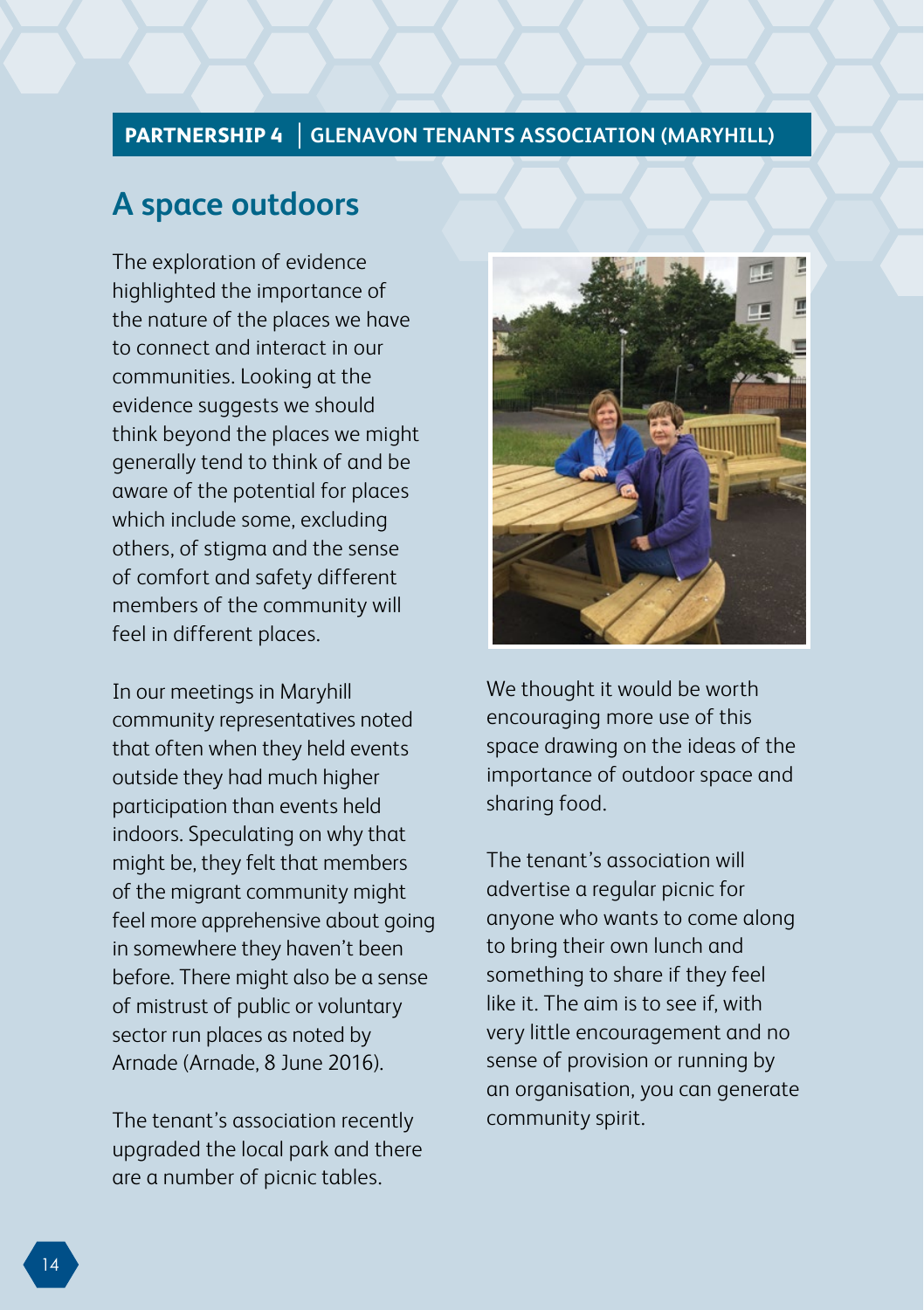## <span id="page-18-0"></span>4. What do we know about enablers and barriers?

Looking at relevant evidence we sought to understand what factors might enable or inhibit forming and maintaining everyday relationships and the capacity to act in kindness.

They fell in three broad areas: structural inequality; history and culture and individual experience. What is important to note in considering this evidence is that whilst there are factors relating to the relative disadvantage of where we live, distinctive histories and our own biographies which shape the nature of our neighbourhoods, it does appear that communities can have very different infrastructures, values and atmospheres in very similar conditions. This evidence chimes with the experience of funders. The Lloyds TSB Foundation for Scotland (the Foundation) in partnership with other charitable funders has identified 'cold spots' in take up of funding for community activities. Areas of similar disadvantage and need differ in their 'energy' in accessing funds. Based on the above analysis we might assume that it might therefore be possible to encourage infrastructures, values and atmospheres which are better for individual and community wellbeing and empowerment.

#### **Structural inequality**

It is well understood that poverty and disadvantage impact on levels of social capital. It is common sense that poor housing and the cost of leisure inhibit making and maintaining relationships (Dodds, 2016). The geographic separation of individuals and families experiencing poverty, concentrate disadvantage and stigma with the result that people living in the least deprived areas are almost twice as likely to say that most people can be trusted compared with people in the most deprived areas (61% and 34% respectively, Social Attitudes Survey, 2013). Other types of inequality impact on both the ability to make and maintain relationships and the nature of resulting isolation and loneliness. For example: differences in male and female experience; migrants; young people; lone parents and older people. Notwithstanding the clear impacts of inequality on social capital it does not explain all variation. JRF research has pointed to a need for a more nuanced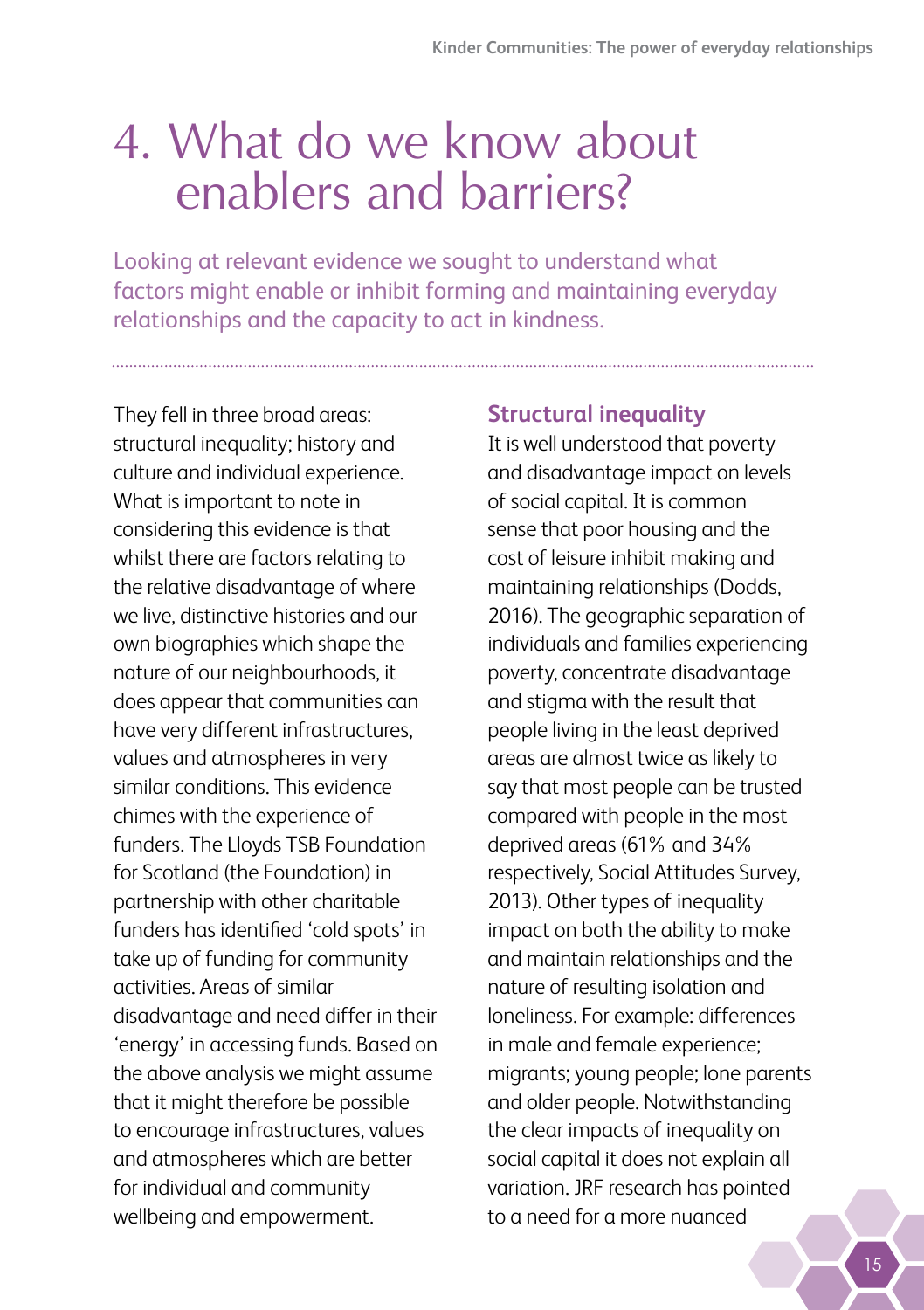understanding of the differences between neighbourhoods that on the surface appear similar in terms of deprivation indices (Batty & Cole, 2010). They suggest that housing, transport and labour markets can make qualitative differences. The GCPH study of excess mortality in Glasgow (Walsh, McCartney, Collins, Taubault, & Batty, 2016) has also found deeply political reasons for differences, concluding that decisions to 'skim the cream' of the city's population to rehouse it's 'best' citizens in new towns left the city with 'the old, the very poor and almost unemployable' and a legacy of premature death.

#### **History and culture**

The GCPH three cities study (Seaman & Edgar, 2015) further explored differences in social capital in areas of similar socio economic circumstances, looking at:

- **•** psychological outlook, for example aspirations and preference for immediate or delayed gratification
- **•** individualism
- **family life, for example** experience of family break up
- social mobility
- distribution and form of network links.

The findings highlight differences which in part can be linked to distinctive experiences (for example deindustrialisation has been experienced in different ways, leading to greater geographic separation from employment opportunities in Glasgow) and defining events which shape the history of a city (for example the Hillsborough tragedy is seen as instrumental in forming strong social solidarity across class divides in Liverpool). Distinctive histories shape cultural and moral framings in communities.

Social media is recognised as an important element of current context influencing how relationships are formed and maintained. It can play a positive role in increasing connections in 'the isolation of urban sprawl' (Tufekci, 2012). Evidence does not suggest a replacement of one type of conversation (offline) with another (online), rather that people who use social media are either also more social offline or have benefitted from social media to connect with people they otherwise would not have found. Keeping in touch with family and friends is among the main reasons for going online cited by people in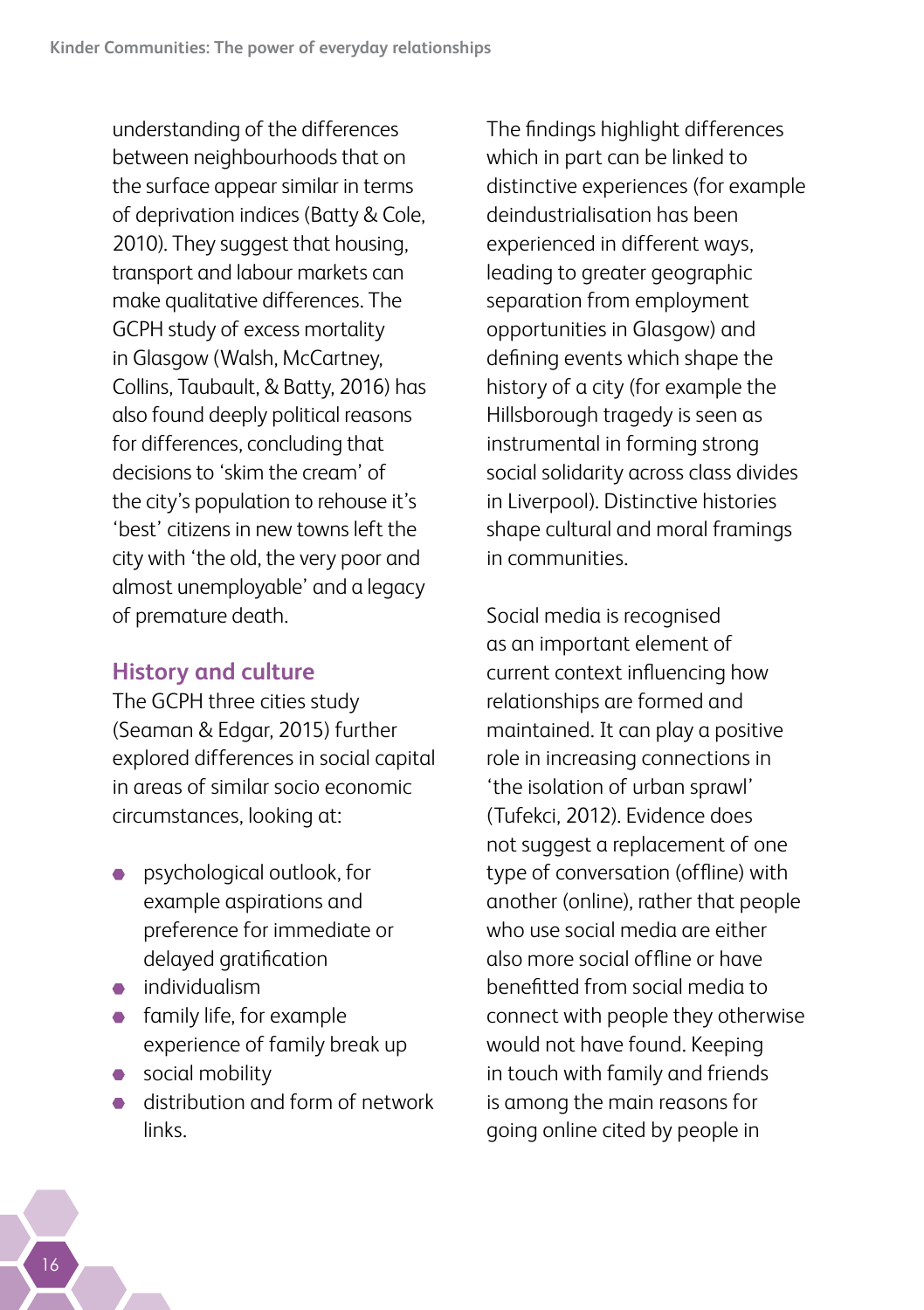Glasgow (White, 2013). However, our discussions also highlighted concern with the way in which social media is used when relationships are not working – for example when neighbours are in dispute. the detachment of the medium offering cover or making it easy to vent aggression, exacerbating community relationships. Whilst our primary focus is on real life, proximal relationships, we will seek to explore the role of social media in helping or indeed hindering kindness in communities.

#### **Individual experience**

Individuals experience and respond to circumstances in different ways. Resilience literature (Seaman, McNeice, Yates, & McLean, 2014) highlights key characteristics of resilient individuals as: having at least one strong emotional attachment; access to wider support; positive community experiences and disposition. The Liveable Lives stories (Anderson, Brownlie and Milne, 2015) show that 'disposition' rather than being an inherent quality is at least in part shaped by individual biography. The GCPH pSoBid study (Glasgow Centre for Population Health, 2013) has shown that, for those in more favourable circumstances, health outcomes are better regardless

of personality characteristics. However, for those in more deprived circumstances, personality traits are significant and important predictors of mental wellbeing and health related behaviour. To a degree, good mental wellbeing and the trait of extraversion (sociability, optimism and impulsivity) help to protect against the consequences of poor circumstances. Telfer, who as part of the JRF project kept a journal of her bid to be a 'good neighbour' notes 'it is all very well this being neighbourly when you're in a good place, but when some horrible things have happened you really don't want to talk to anyone' (Telfer, 2015). How we see ourselves in relation to those around us is also important. We might want to identify with our community leading to positive cohesion but there might also be reasons for distancing ourselves. The GCPH three cities study (Seaman & Edgar, 2015) identifies a process of 'othering' as a strategy of maintaining an identity of being respectable, hard-working and deserving, of individuals distancing themselves from communities perceived as being problematic. This process can be seen in Fife, where individuals who have benefitted from Fife Gingerbread's services are keen to volunteer to help other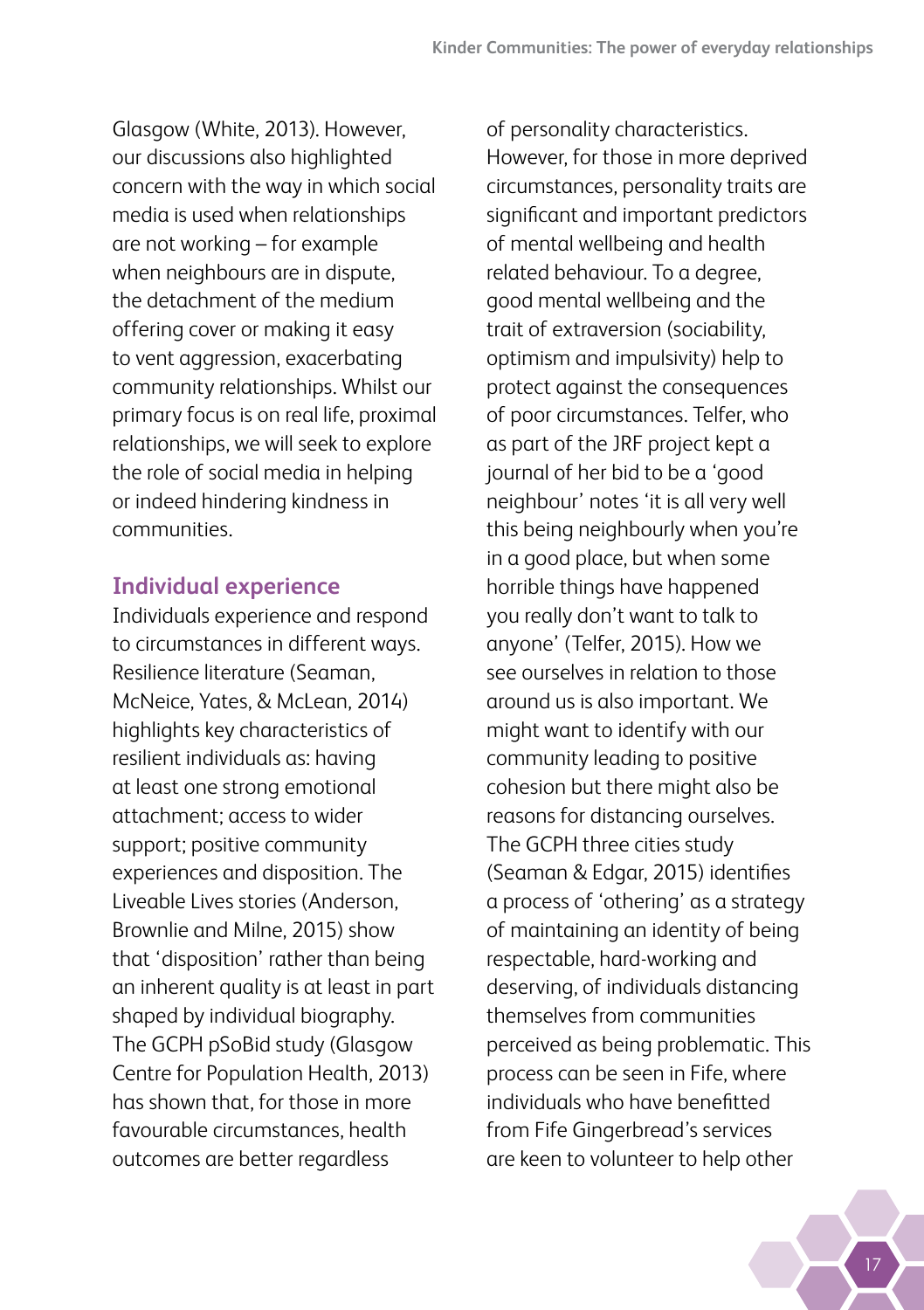families. In contrast they tend to have little empathy for immediate neighbours, distancing themselves from their problems (from interview with Rhona Cunningham, Strategic Manager, Fife Gingerbread). How individuals choose to act within their circumstances is important and it is recognised that giving support can be as important to wellbeing as receiving (Dodds, 2016) and indeed that giving support can be the prompt for other to act in kindness. (Telfer, 2015) notes 'one thing I hadn't expected was that being a good neighbour is as much about receiving as giving'.

#### **Stories**

The nature of inequality, distinctive histories and our individual experience intersect in the stories that grow up around places. Those narratives of place in turn shape our responses to individuals in

those places. For example the AHRC (AHRC, 2016) has explored how people in Dennistoun, an area to the east of Glasgow city centre, understand the relationship between stories of place and personal narrative and identify eight tropes: violence, friendliness, culture, sickness, disconnection, working class, male dominant, beauty. The Liveable Lives study (Anderson, Brownlie and Milne, 2015) also notes the importance of 'myth' at a city wide level in framing the way in which we approach relationships. Glasgow's reputation as a friendly city in part frames how Glaswegians behave, interestingly though it was to some extent seen as superficial and different from friendship. Negative narratives can be seen to be perpetuated by the use of statistics by organisations seeking resources for the area and representation in the media.

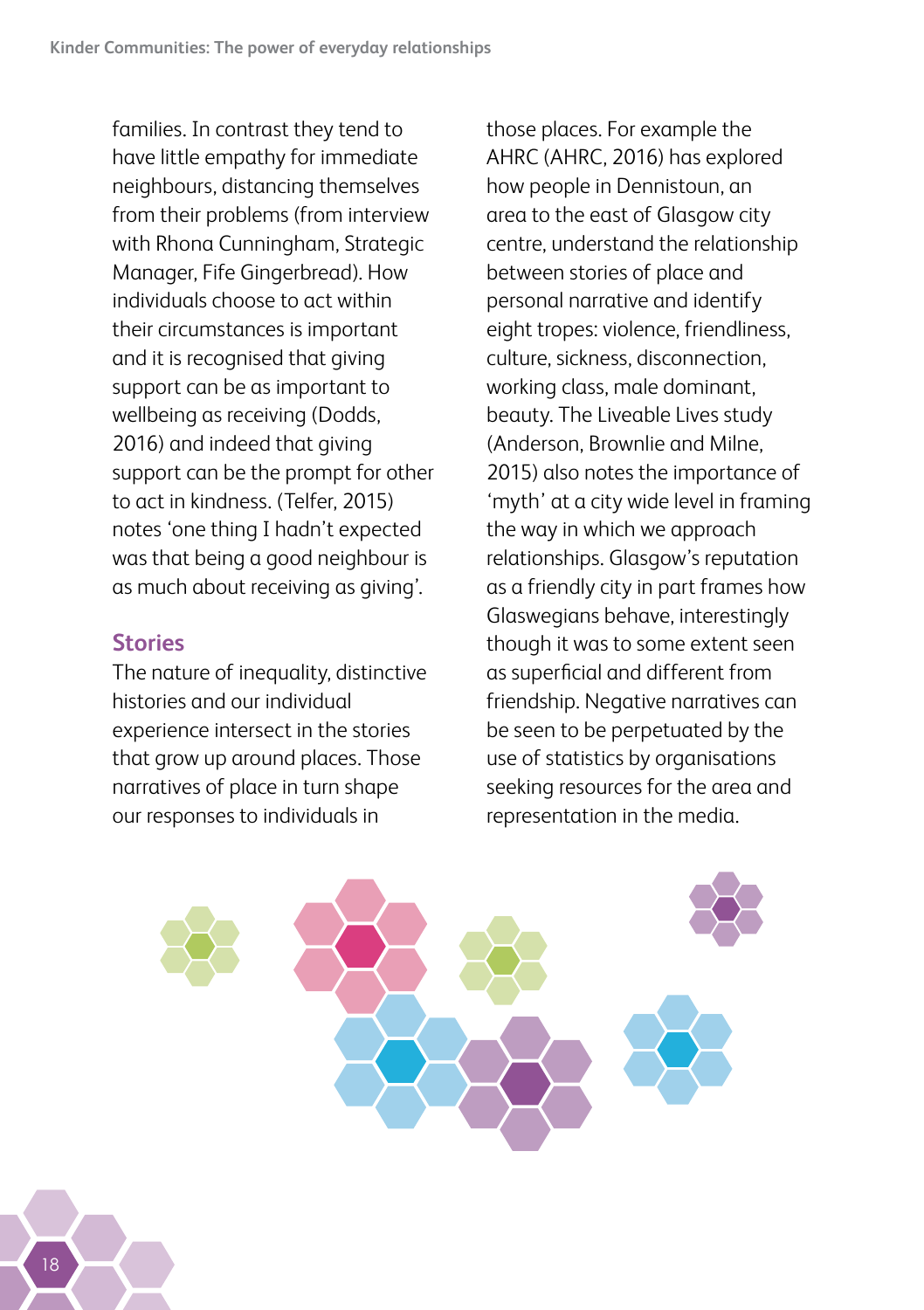#### **DIAGRAM 2: ENABLERS AND BARRIERS**

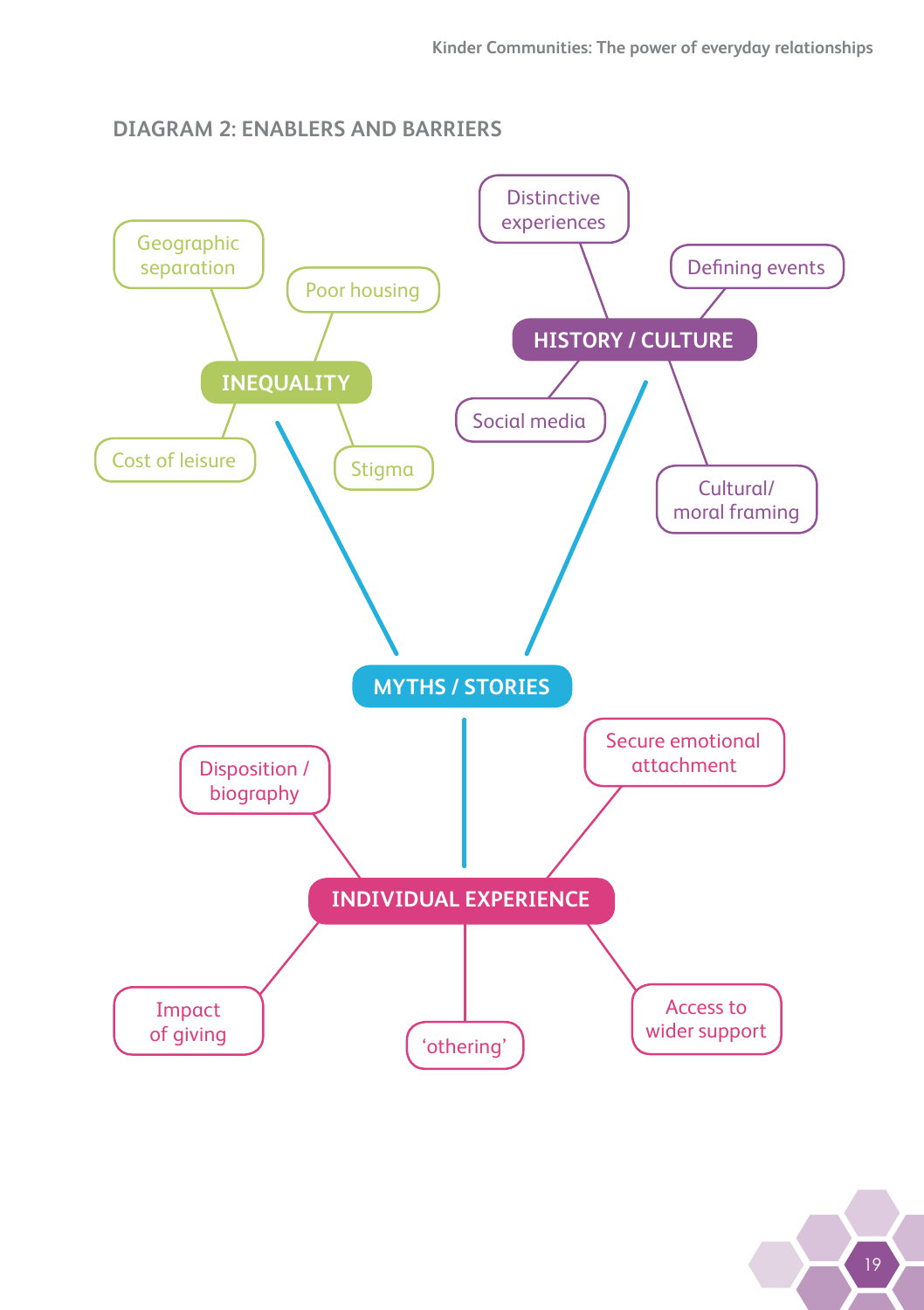#### **PARTNERSHIP 5 | TESCO**



### **Valuing kindness in staff**



One of the JRF reports (Anderson, Brownlie and Milne, 2015) focuses on the role of the 'middle layer' between interpersonal and formal service delivery. These include informal groups, leisure, community activism, public, voluntary sector and commercial organisations. They stress that it would be wrong to view the world of work and organisations as separate from or in tension with that of everyday kindness between individuals. They note that when staff transcend their formal roles there is the greatest scope for small acts of kindness and relationships of support to emerge. Such behaviour can be seen as risky in detracting from core purpose but also as congruent with good service.

The research revealed that Tesco is an important community hub in Maryhill, an area to the north-west of Glasgow city centre, and that staff often go out of their way to help and support the community, often showing great kindness.

We aim to work with Tesco to explore:

- $\bullet$  how Tesco Maryhill recognises and values kindness in their staff;
- to what extent staff in the Maryhill store see the benefit of acting in kindness;
- the real and perceived risks (e.g. health and safety legislation) of encouraging kindness and overcoming those barriers;
- to what extent Tesco values kindness Scotland wide;
- $\bullet$  how Tesco can encourage acting in kindness Scotland wide;
- transferable lessons for other private, public and voluntary sector organisations.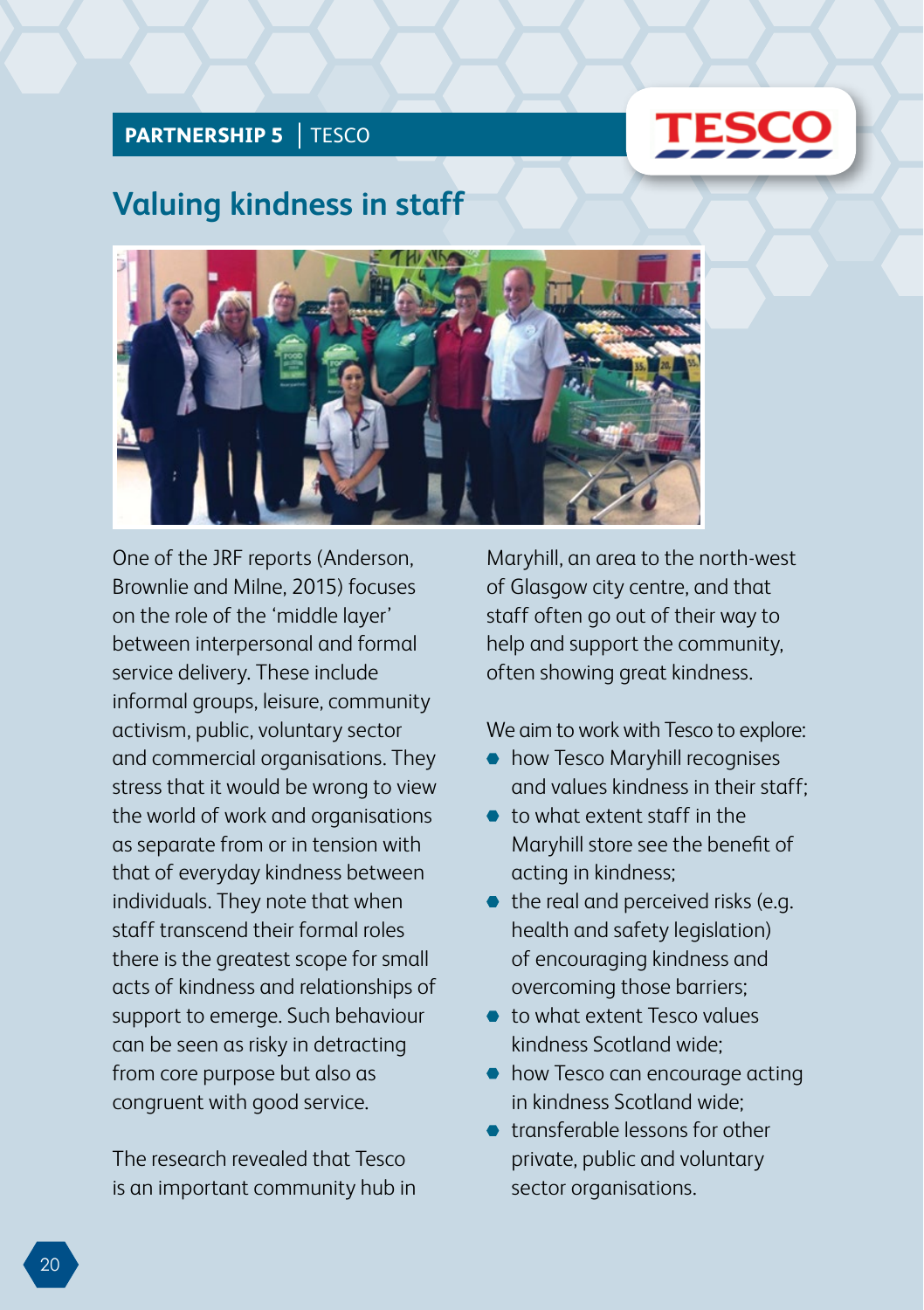## <span id="page-24-0"></span>5. What are we doing?

The next obvious question is whether we can identify anything that is happening currently to strengthen everyday relationships and kinder communities.

Finding relevant evidence is tricky as there appears to be a mismatch between what we are talking about – relational experience in communities, and sources which tend to focus on the transactional – i.e. evaluation of the impact of interventions. This could be interpreted as a time lag between the direction of policy development and the evidence approaches which support that development (Ferguson, 2015). Others are invested in an established hierarchy of evidence against which you might measure any policy development (Mulgan & Halpern, 2015). The relative value you place on different types of evidence, for example randomised control trial or community led action research, and your criteria for success, for example economic growth or community wellbeing, lead to different conclusions about what you might do and indeed whether relationships and kindness are important in the first place. Within the scope of this project we do not seek to explore these tensions and counter evidence. Elements of existing approaches may be important in encouraging kinder communities but tend to jump forward to community empowerment in purpose rather than considering the strength of the community in looking after one another as an outcome or foundation in its own right. Some relevant themes are outlined below.

#### **Community development**

Over the last 25 years resources to support community development have been withdrawn. Community Learning and Development moved away from a neighbourhood model and to focus mainly around learning and employability (Garven, Grimes, Mitchell, & Whittam, 2014). As numbers in the workforce have reduced there has been a focus on project / intervention based service provision rather than area based community development. Fiona Garven, Chief Executive of the Scottish Community Development Centre highlights that community development is often seen mainly as support for community projects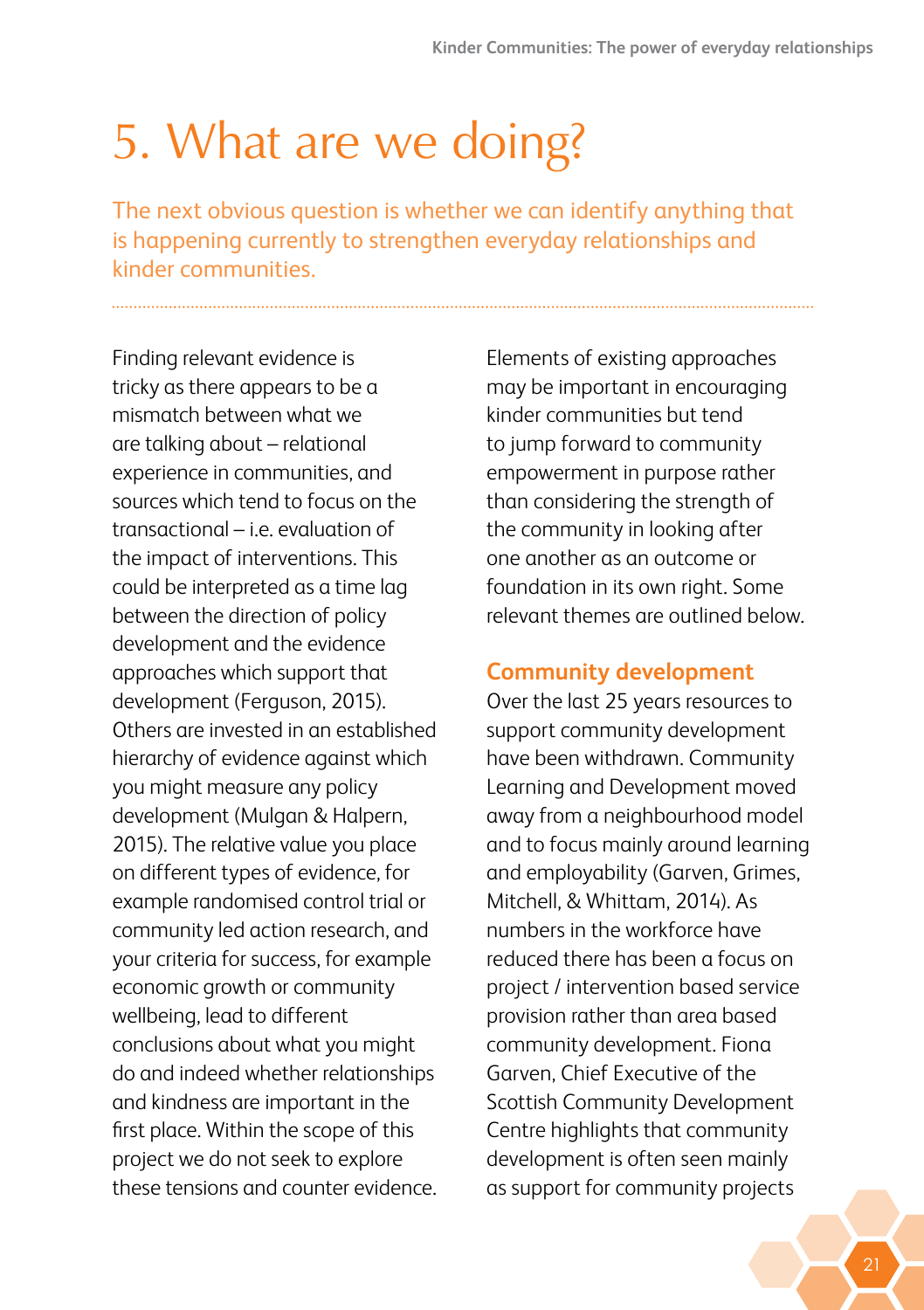(groups or organisations focusing on specific outcomes) rather than a broad based neighbourhood approach where communities work together to engage in collective action and seek to shift the balance of power. The former mitigating the worst effects of inequality but not actually tackling it, as the latter might.

As part of a wider consideration of the need for and nature of community development we believe the analysis here points to the need to think about the connections and nature of relationships within communities, beyond community organisations.

An apparent paradox in looking at the evidence is that what is identified as successful depends on organisations and what we are talking about exists beyond organisations. This perhaps reflects our tendency to jump to institutional solutions or at least solutions defined by our institutional context. All of the organisations consulted highlight key workers as the preeminent factor in their success. Link Up has analysed what makes their key workers successful and identify the following features: alignment of personal goals and values with the organisation i.e. drive to help

others and deliver change; strong self-awareness; and a sociable, calm and stable demeanour. Where we have increasing understanding about the crucial relationships between community organisations and communities we have less understanding about the relationships within the community. The evaluation of Chance to Thrive (Kennedy, Watt, Jaquet, & Wallace, 2015) and Our Place (Curry & Reid, 2015) also highlight a number of other issues inherent in current approaches:

- overlapping / conflicting groups focused in narrow silos
- **non local leadership**
- difficulty in handing over to  $\bullet$ volunteers
- expectation of provision both from communities and from organisations

Given that we need some level of organisation to do anything it is worth thinking about how to overcome this apparent paradox. It is perhaps not overly productive to think too long on whether you can strengthen communities without organisations but rather: What kinds of organisations support relationships in communities and how? How can we ensure a lightness of touch in intervention to strengthen communities? How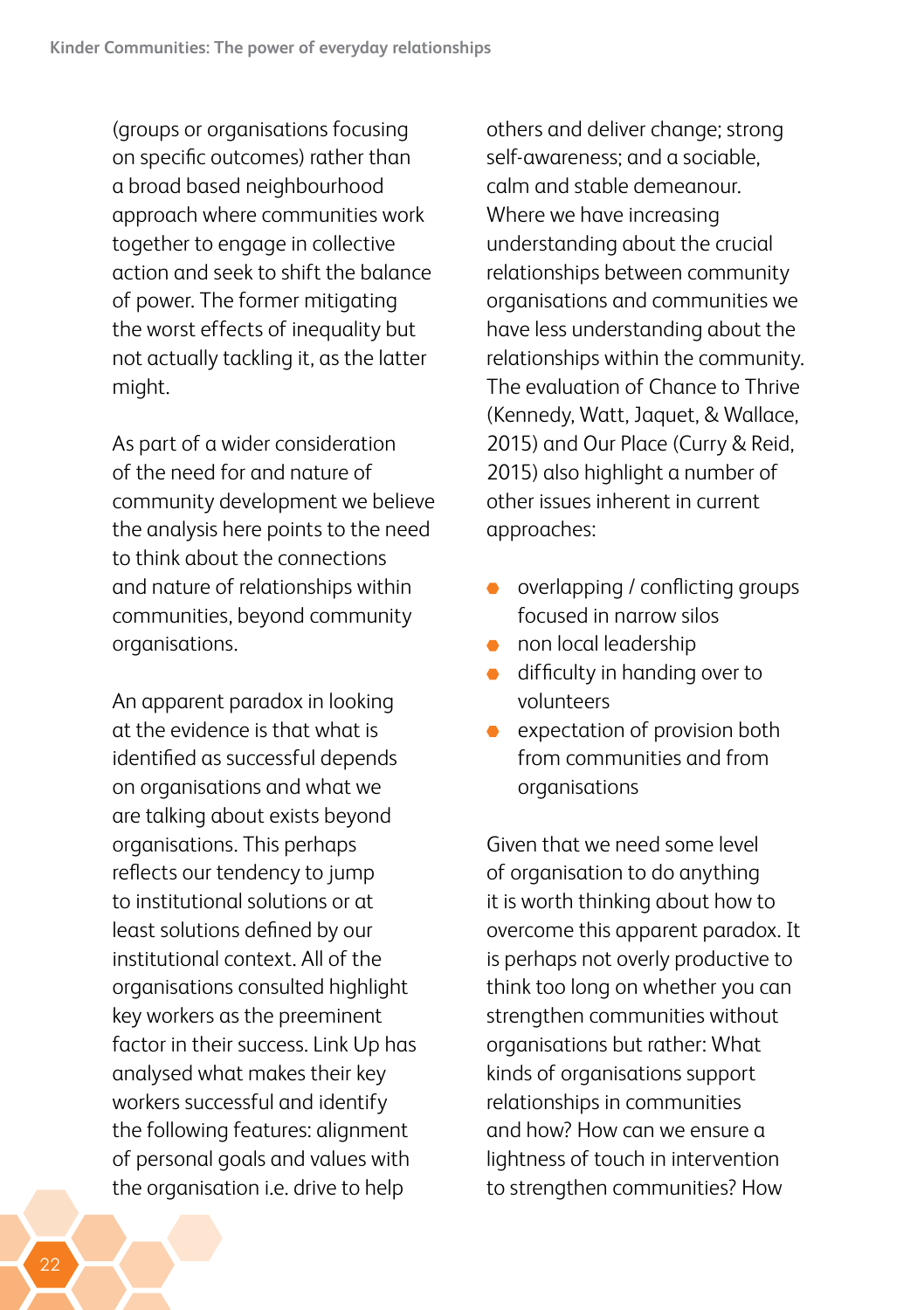do we ensure that sustainability is about the strength of the community and not just the organisations?

#### **Interface with public services**

The JRF research (Anderson, Brownlie and Milne, 2015) highlights the importance of the 'middle layer' between interpersonal and formal service delivery. They note that 'organisations often assume that public trust in them will be bolstered by tight control of risk and adherence to demonstrable procedure' but that 'a highly procedural approach can also have the effect of reducing the scope for development of social trust'. They suggest that 'when individuals transcend their formal roles' there is the greatest scope for acts of kindness and relationships to emerge and ask where organisations draw the line between procedure and flexibility for human response and whether they might consciously seek to shift to the latter. The Enabling State work (Wallace, 2013) charts the shift in public services engaging with the public as co-producers rather than recipients and lists barriers as: awareness and skills, interest from the public, resources, organisational culture and accountability. Learning from case studies (Brotchie, 2013) points to the need for leadership

from public services as well as a cultural shift in intrinsic values to change the nature of the relationship between the public and public services. We are interested in the role of organisations in encouraging kinder communities and in particular the lessons for public services. What is the impact of kindness in engaging with organisations and can we create conditions where acting in kindness does not transcend a formal role? As simply put in Maryhill what difference would be made by asking 'how are you', smiling and leading by example.

#### **Building connections**

A number of organisations are seeking to reinvigorate direct neighbourhood work designed to stimulate and unlock assets. Most focus on places and / or opportunities or purposes for people to make connections. There is much to commend approaches like Link Up (Inspiring Scotland) and places like Resonate Together (Alloa) in their contribution to wellbeing and foundation for further community development. The evaluation of Link Up (ODS Consulting, 2014) identifies impacts including: social networks; confidence and skills; community activity; integration; ability to influence; feeling healthier; more able to cope with life; seeing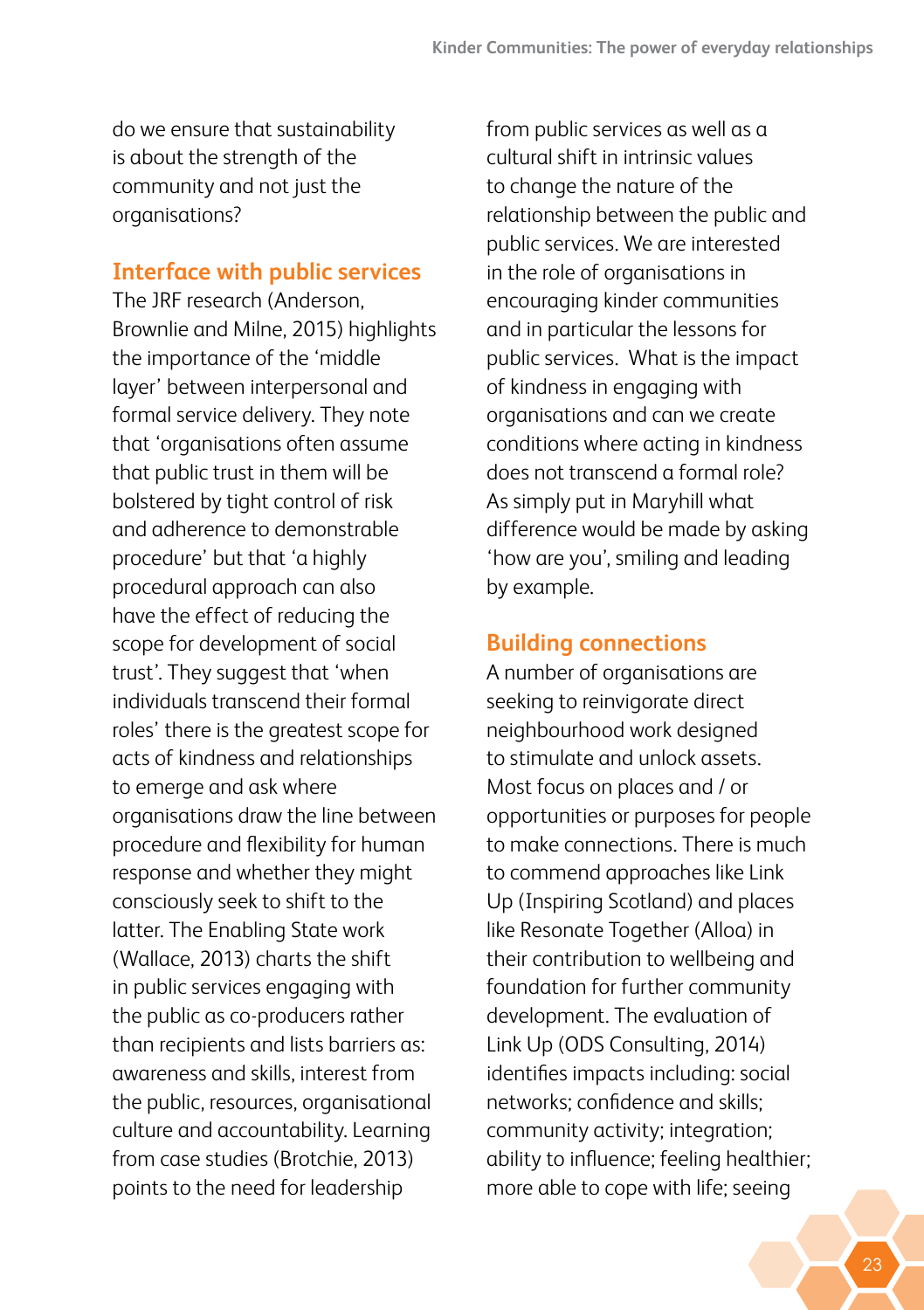community as a good place to live and being in or seeking work.

Much literature (Price, 2015, for example) assumes that making connections is sufficient in strengthening support for one another within communities. However, this exploration of evidence suggests that connections and kindness are distinct and that kindness does not necessarily follow if connections are made. In community meetings in Maryhill as part of the project it was striking to hear older people's stories of neighbours helping and supporting each other to a far greater extent than would be considered normal nowadays. We have rehearsed the reasons why these community values have been eroded but what is also clear from these meetings and other discussions is that we largely miss this sense of community spirit. This is borne out by the Fairer Scotland conversations (Scottish Government, 2016) – people want to have more trust and respect for one another. Without being unhelpfully nostalgic it does seem worth thinking about how we reassert the values of caring for one another within communities.

It is worth noting that whilst migrants report higher rates of using social amenities like parks, libraries and community centres they have lower levels of trust in informal social control in neighbourhood, speaking with and exchanging things with neighbours, available support and feelings of belonging (GoWell, 2015), suggesting we need to think carefully about what kinds of places encourage connections and for whom.

Having purpose and feeling part of something bigger is associated with higher subjective wellbeing. The RSA Connected Communities (Morris & Gilchrist, 2015) project identifies that it is not necessarily the number of connections that are important but being able to make sense of those connections which is important. They also reflect that lack of diversity in networks is damaging. So, we need to think about the tension of shared purpose bringing people together but being excluding to others and creating inherently weak networks.

A number of initiatives seek to build supportive networks (for example Time banks, Participle, VolunteerNet) often facilitated digitally. They aim to bring people together for mutual support with participants volunteering time and specific skills in return for the ability to draw on others.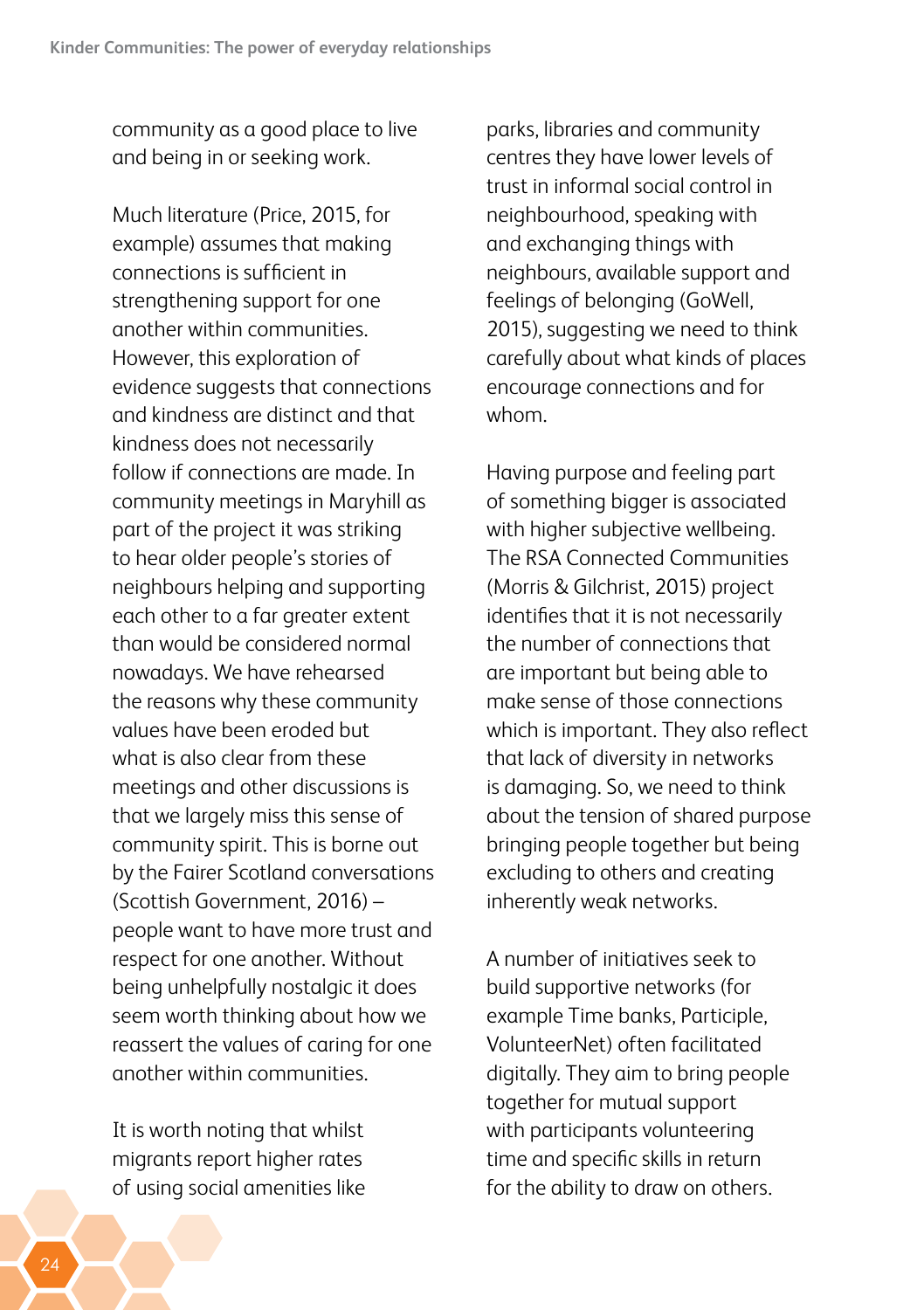In practice some (for example Participle) have found that there is a problem of over demand for practical support. In response they have taken on paid staff to meet demand and have become a service provider rather than a network (Cottram, 2014). This is a natural evolution experienced by many voluntary sector organisations and illustrates the fine balance to be struck between the need for organisation if you are to do anything meaningful and the evolving organisation stifling the very informal person to person support it sought to nourish. Andrew McCracken, Director of the Community Foundation for Northern Ireland points to the boom in community funding following the Good Friday Agreement and the transfer of power to local politicians, sucking the power out of a civil society which until that point had been active and played an important role in society.

Befriending builds one-to-one connections between people who need support and those who want to help. The Food Train identify benefits both to their customers and volunteers in the relationships formed. They point to the 'boundaries' they provide through the organisation as a key

feature which volunteers value. They have guidelines to follow and a 'get out of jail' card if they feel the customer is taking advantage or the relationship isn't working. A number of volunteers who also help out other individuals off their own bat will say they prefer the experience of helping in the context of Food Train, exactly because of the boundaries, mitigating the risk of personal involvement.

#### **Asset based approaches**

The theory of 'salutogenesis' – literally the origins of health – is a key focus and driver of asset based approaches. The focus on asset based approaches currently in Scotland both recognises the best of what was happening anyway and acts as a call to action for others. The GCPH and SCDC work on Animating Assets (Glasgow Centre for Population Health, 2015) among others are building approaches where how things are done are as important as what is done. Learning includes the need to: reframe thinking, use a positive approach, demonstrate that change is possible, develop a common agenda, appreciate what people want from the approach, build relationships and make connections. So, asset based approaches can be seen as one of the methods by which we achieve an enabling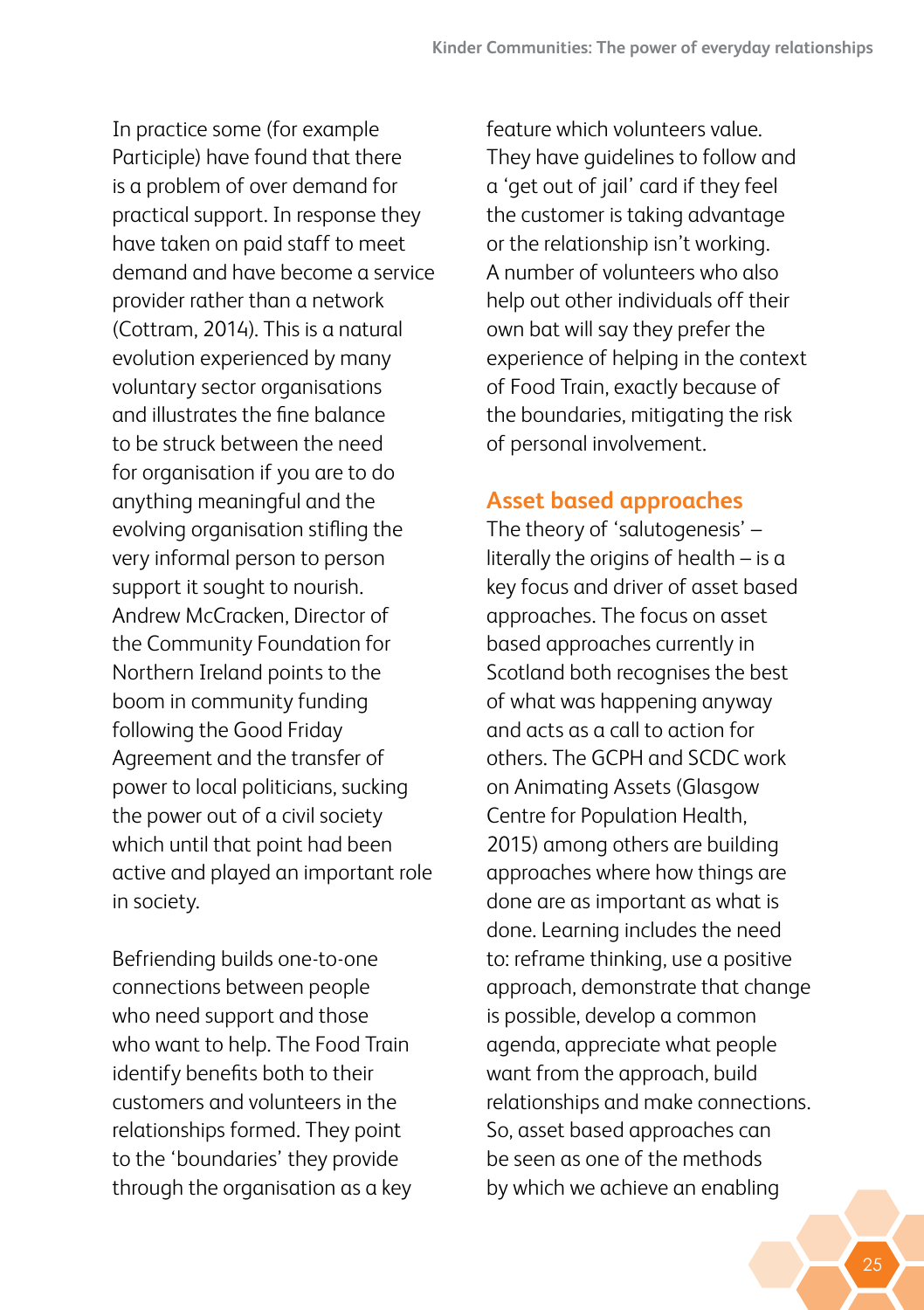state. As outlined here, everyday relationships and kindness are an important foundation. Is there a layer of development work which is worth considering before the purposeful, organised shift of power envisaged in this approach?

#### **Individual psychology**

Work on resilience recognises that without attention to the social as well as the psychological capacity within our communities, approaches may have limited applicability (Seaman, McNeice, Yates, & McLean, 2014). Similarly, we might expect that any attempt to address social capacity without considering the psychological might have limited success. Chen 2006 (Seaman, McNeice, Yates,

& McLean, 2014) proposes a framework of: growth through pain; connection of mind-body-spirit; appreciation of nature; cognitive reappraisal; social support; and application of a compassionate helper principle. A number of initiatives, including Link Up and Includem recognise the need for significant individual support in self-awareness, understanding and managing relationships, in Includem's case through a cognitive behavioural toolkit. Both recognise the lasting impact of adverse childhood relationships and lack of secure emotional attachment in individuals' ability to make and maintain positive wider connections.

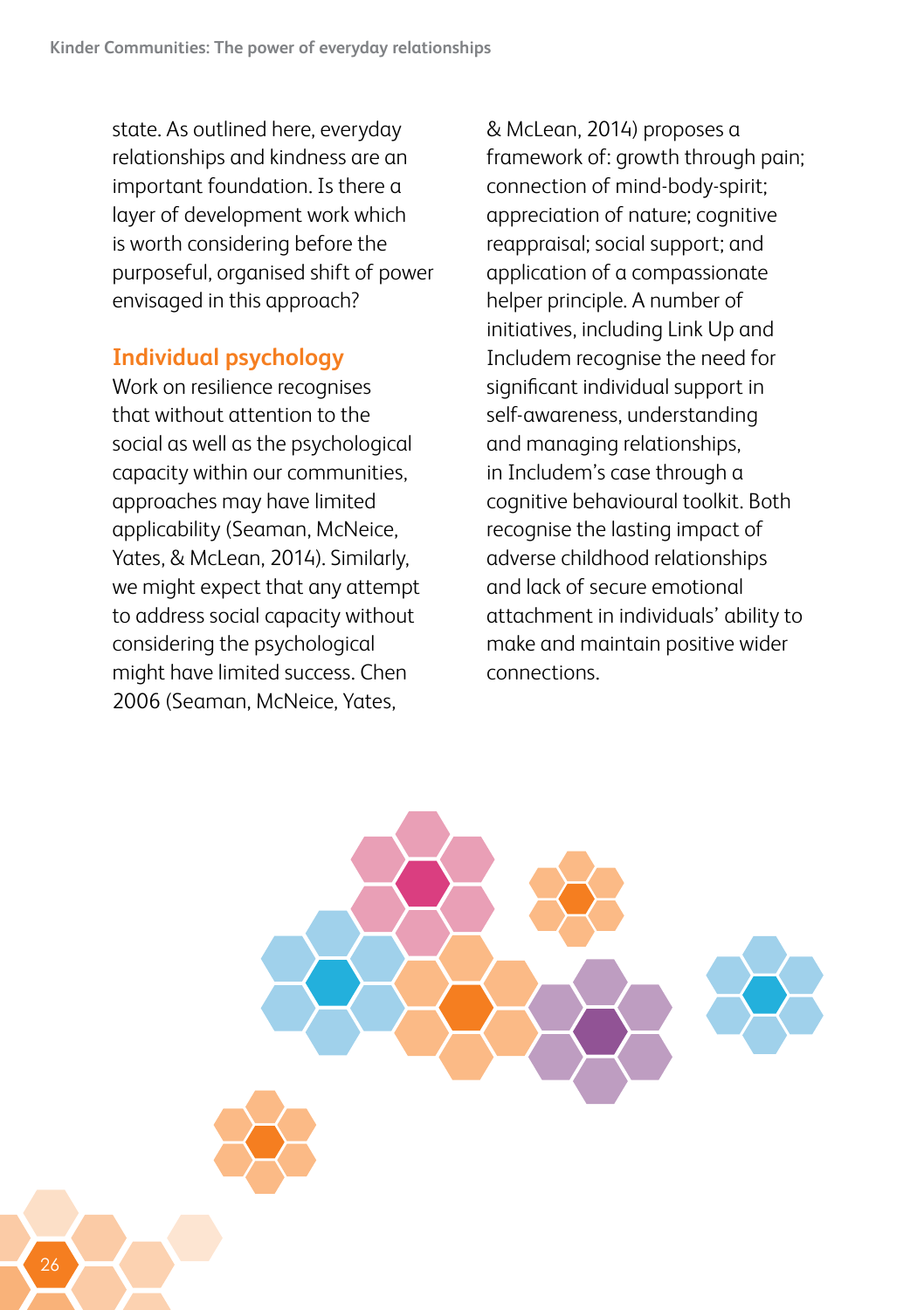### Cyremians

### **PARTNERSHIP 6 | CYRENIANS**

### **Someone to eat with**

We undertook two community meetings in Maryhill, one of the areas where the JRF Liveable Lives research was conducted, to share findings and explore what we might do to encourage kinder communities. In those meetings sharing food was identified as a useful way of both building connections and a practical expression of caring for each other.

Over the last year, Cyrenians have been exploring the role of food in meeting their objectives – supporting people excluded from family, home, work or community. Their activities, including a farm community, community gardens, cooking classes and running Fareshare distribution of surplus food in Edinburgh and Lothians have potential to link with many aspects of the food system. However, conversations with service users revealed stark priorities – what is important to the most excluded in our society is something to eat and someone to eat with. In fact what came



through their stories most strongly was the need not just for physical nutrition but the need for the connection and warmth of sharing food with others.

With this in mind Cyrenians are establishing two projects which involve providing Fareshare food to be prepared by volunteers who have come through Cyrenians cooking classes. One will focus on developing existing cafes as a local community hub and the other will develop community cook clubs across Edinburgh with communities coming together to prepare and share food.

We will follow these projects and explore the impact in the communities where they are active.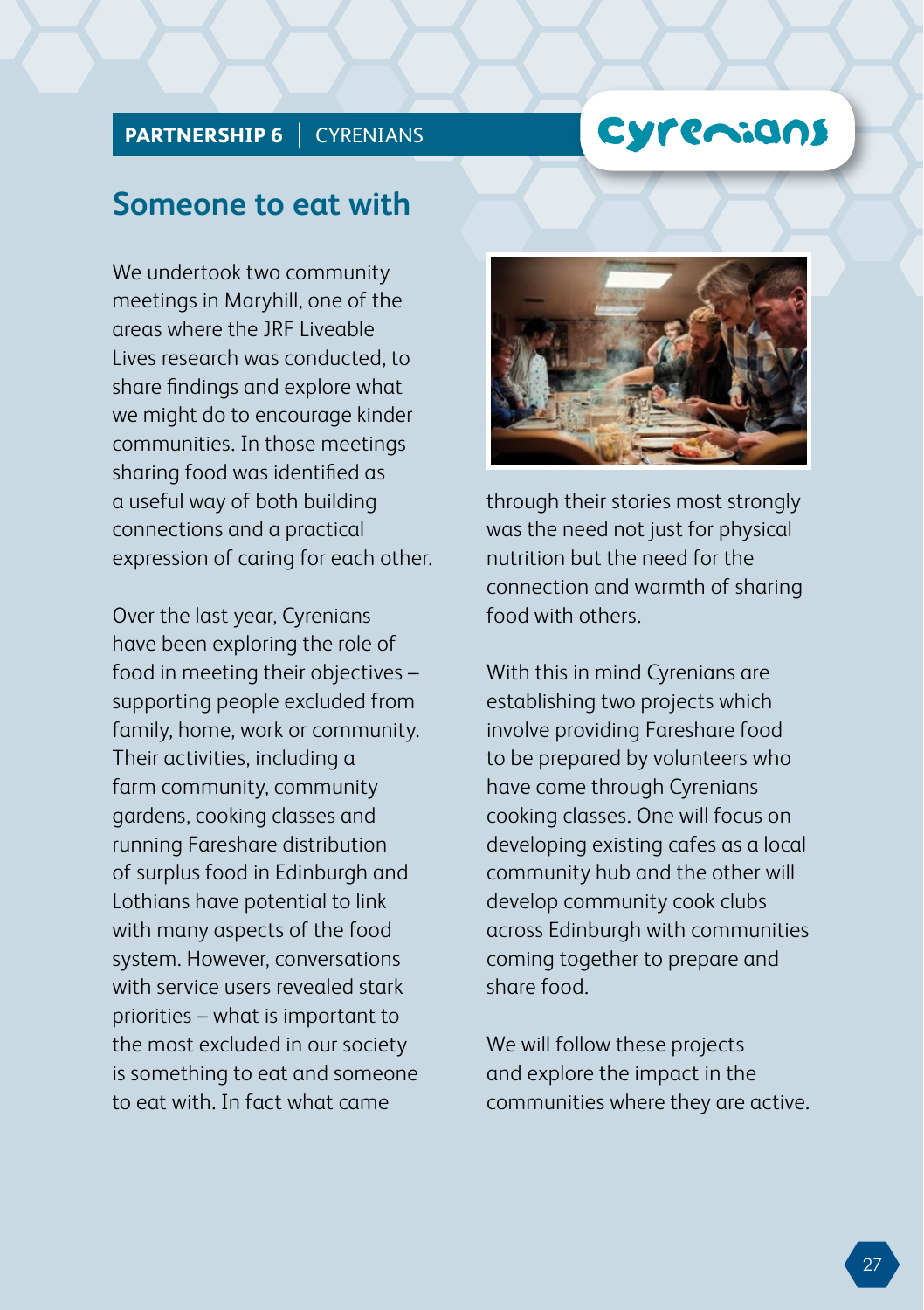## <span id="page-31-0"></span>6. Conclusions and next steps

The analysis here suggests that notwithstanding significant underpinning factors influencing the relationships and extent of community spirit in neighbourhoods there might be some practical steps which could encourage kinder communities.

These focus on the nature of 'third spaces', opportunities to form connections and addressing intrinsic values (see diagram 3). Through discussion with the advisory group, key stakeholders and community representatives we have identified a number of organisations interested in our question of encouraging kinder communities and engaged in relevant areas to establish a range of practical approaches which aim to explore these factors. These partnerships largely focus on actions which communities could take themselves. They are not presented as a solution and it is important to recognise the bigger picture of barriers and enables at the interface between communities and public, private and voluntary sector organisations.

#### **Third places**

'Third places' (Oldenburg, 1999) are essentially the places which are not home, or work and provide

the spaces in which we make connections. In a policy context we tend to think of public amenities like community centres but the JRF research showed the importance of Tesco in Maryhill, providing a hub for regular interactions. This chimes with a recent article about the role of McDonald's in the US (Arnade, 8 June 2016). Arnade suggests that where wealthier Americans turn to therapists in the face of challenges, others without resources turn to each other, and McDonalds as well as providing cheap and filling food is preferred to non-profits, for it's safety, and freedom. The staff in these places providing a link between the formal and informal layers of society play an important role. In Maryhill, there were many examples of staff in Tesco going beyond customer service often acting with great kindness, for example checking on older people not in the store at their regular times and gifting essentials for migrant children starting school.

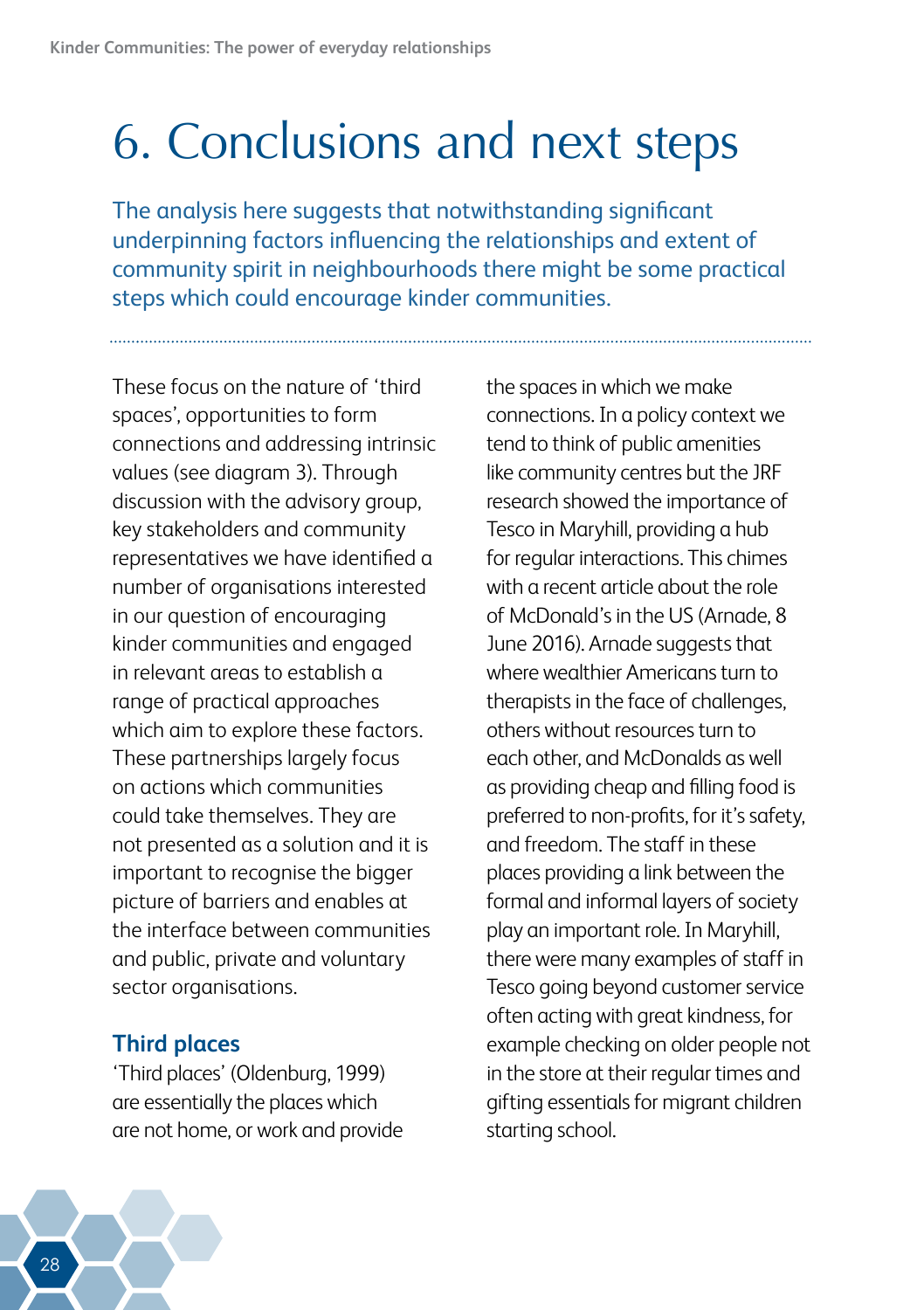### **Box 5: The glue that holds communities together**

When many lower-income Americans are feeling isolated by the deadening uniformity of things, by the emptiness of many jobs, by the media, they still yearn for physical social networks. They are not doing this by going to government-run community service centres. They are not always doing this by utilizing the endless array of wellintentioned not-for-profit outreach programmes. They are doing this on their own, organically across the country, in McDonald's. (Arnade, 2016)

The community meetings in Maryhill also revealed the importance of outdoor space. Representatives of community organisations notice that when they hold events outdoors they have much higher attendance than indoors, perhaps indicating the significance of a threshold as a barrier for some people.

#### **Opportunities for connections**

In addition to places a purpose to connect can be required. Many community projects provide

purpose related to specific interests (for example, knitting), personal characteristics (for example, lone mothers) or organising to effect change. The analysis here suggests we should think about the potential for specific interest or characteristics to be excluding to some and to some extent to create weaker networks and the limitations of moving to purposeful community development where relationships are weak. We are interested in exploring light touch ways of giving permission to engage and providing boundaries which would mitigate the perceived risk of personal involvement. We are also interested in the idea of fun and uplifting experiences providing the purpose for connection.

#### **Intrinsic values**

The evidence suggests that where much activity intended to build social capital assumes making connections is sufficient we need to think about the intrinsic values underpinning relationships. The practical experiments draw on the experience of the JRF research that noticing connections and interactions leads people to think about and potentially change behaviour. They also explore the notion that we could actively choose to change the stories which, in part, inform behaviour within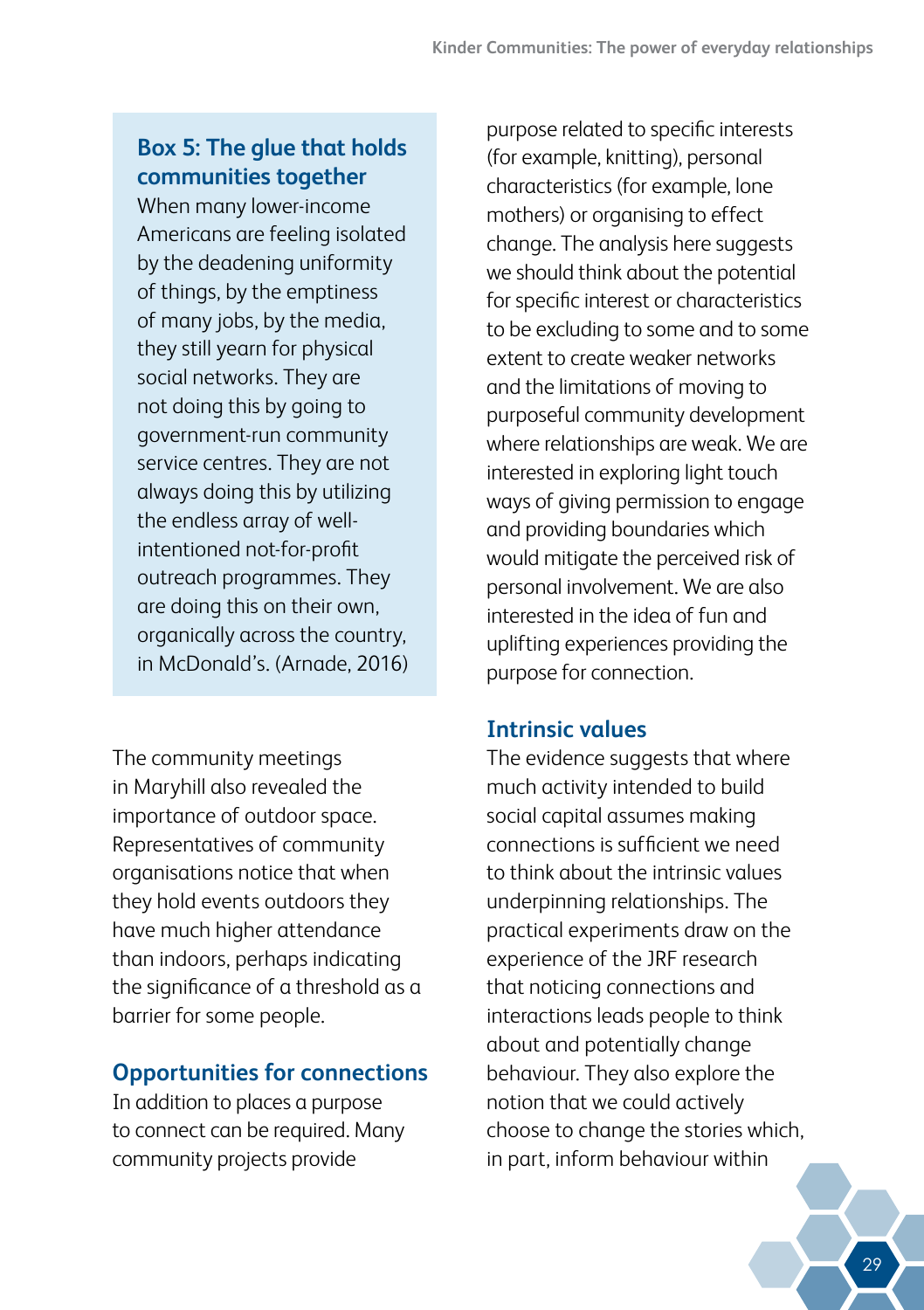neighbourhoods. If we think about the huge changes we have seen in societal values around the LGBT community, brought about partly by campaigning against prejudice, shifting social attitudes and legislation / policy both following and further cementing changes, this surely points to our ability to change our story about who we are.

#### **Next steps**

The next stage of the project will take an approach of learning with communities and organisations involved in developing practical approaches, which explore the themes above specifically looking at the role of:

- noticing our connections and behaviour;
- **•** permission to engage and boundaries for our relationships;
- the stories of our neighbourhoods and how they inform our behaviour;
- **•** places to gather, particularly outdoors;
- the role of staff between the formal and informal;
- **•** sharing food together; and
- $\bullet$  the journey from kindness and fun to community empowerment.

The aim will be to answer a number of core questions in relation to each partnership:

- to what extent do we find evidence to support the theory of change?
- how do we cultivate the conditions for kindness and what gets in the way?
- what is the impact of different places and contexts (both personal and external) not only when things are going smoothly but also when things are turbulent (e.g. among neighbours who are in dispute, customers are dissatisfied or someone has an illness which affects behaviour)?

Where appropriate/possible we will also seek to explore:

- the components of kindness
- the role of prejudice  $\bullet$
- the role of social media in helping / hindering conditions for kindness
- the role of organisations and leadership.

The approach will be to learn with communities and organisations involved to understand the context in each case, to listen to experiences

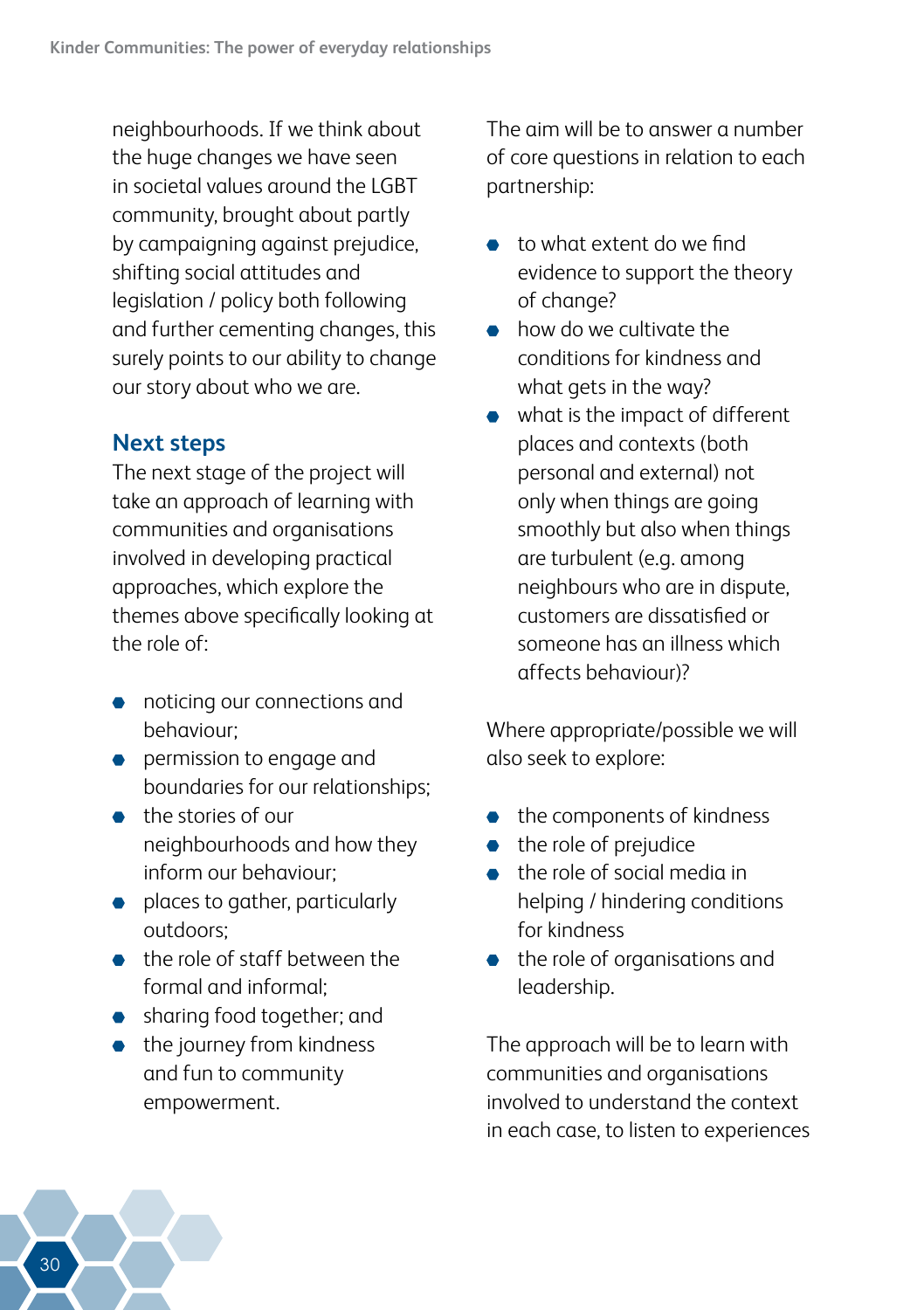and views and to draw on data and evidence where available. We have established a Facebook page to record real time stories and emerging learning at http://bit.ly/2bBiYtP.

As discussed the practical approaches are not presented as a solution. The advisory group (see Annex 1), in partnership with a range of key stakeholders, will consider learning alongside the interface with public, private and voluntary sectors.

The aim is to produce a final report in Spring 2017 which will capture learning against the questions outlined and present a range of issues and questions for the role of public, private and voluntary sectors.

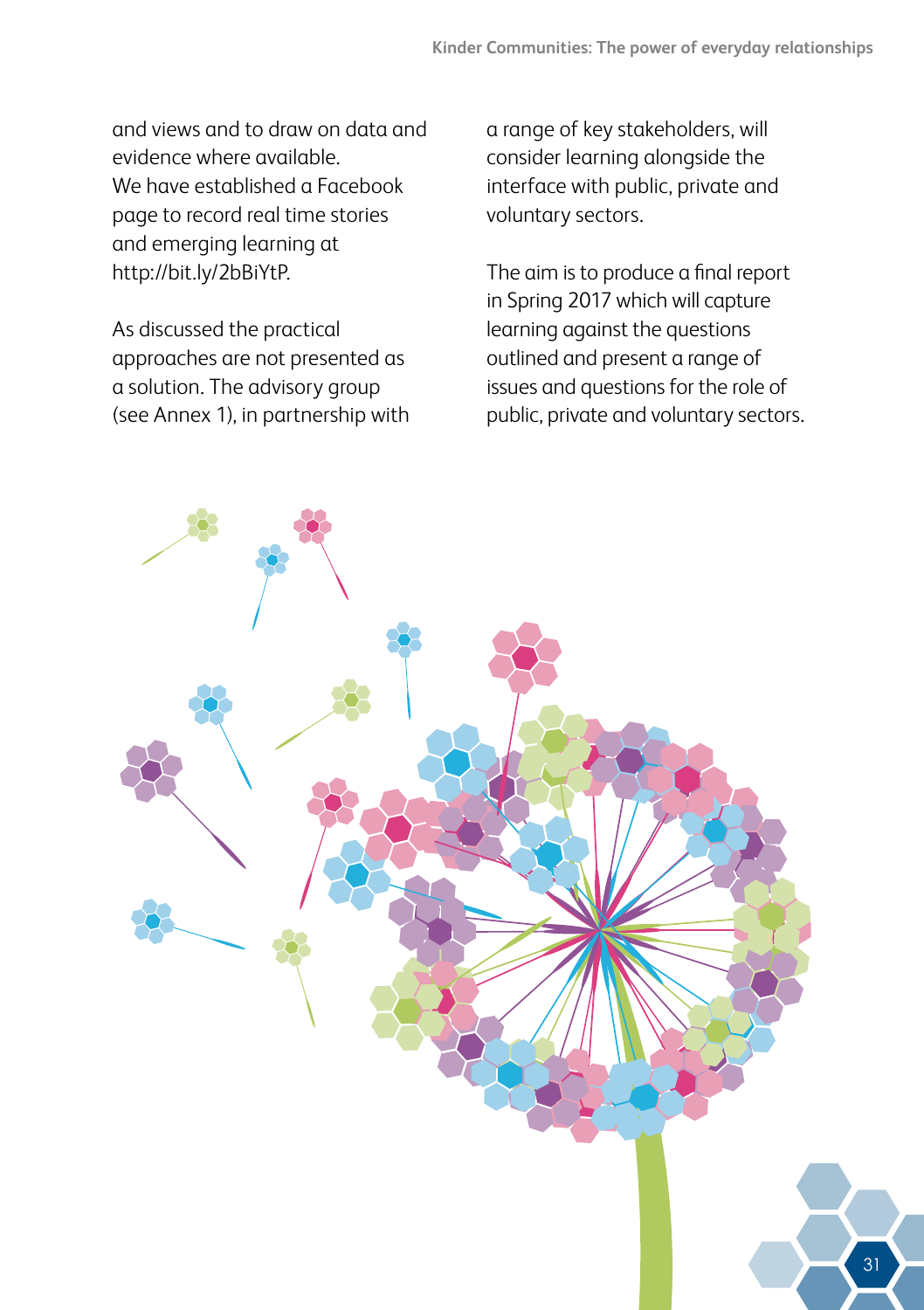





32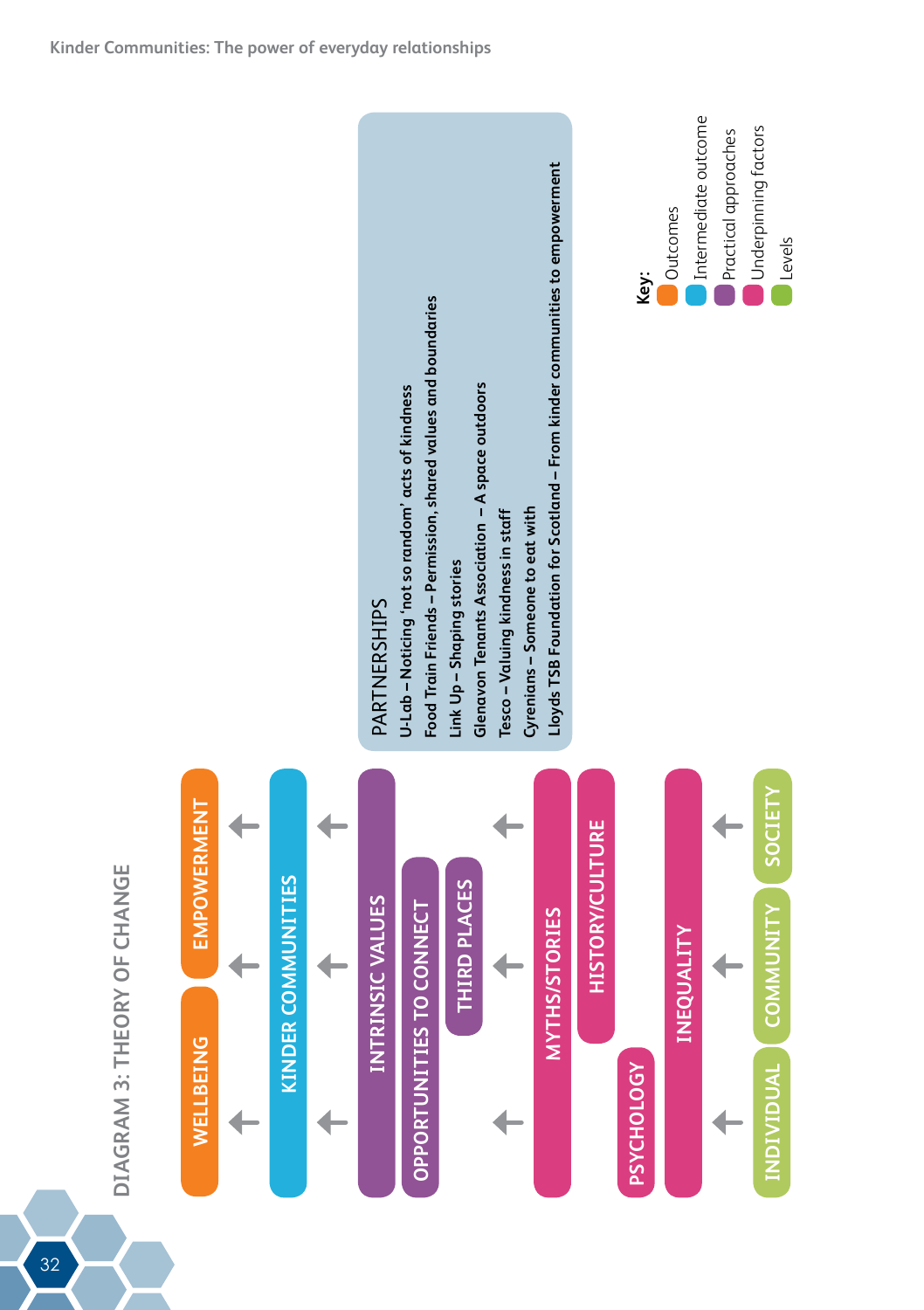#### **PARTNERSHIP 7** | LLOYDS TSB FOUNDATION FOR SCOTLAND

### **From kinder communities to empowerment**



The Foundation has identified communities which have had limited or no support from the independent funding community over many years, and which experience high levels of deprivation. They have developed a place-based programme with fellow funders to work alongside communities and other partners to appreciate the distinctness of each local area, understand the aspirations of the local community and deliver a range of approaches to help meet these. The approach relies on a pledge between the community, the Foundation and the local authority, promising an equal, respectful and mutually supportive relationship.

Evidence indicates that strong connections, interactions and relationships between individuals in the community are pre-requisites for community empowerment. If these factors are limited in 'cold spot' areas it will be important that the approach takes time to help develop these foundations, rather than moving too quickly to organising to effect change.

The evidence also shows that solidarity can often develop in response to adverse events (e.g. Hillsborough). In discussions to establish this project many community organisers recognise this but also stress the importance of positive shared experiences. Clearly you would not create adverse events to encourage solidarity. We also need to be careful that in seeking to empower we do not place an unnecessary burden on already struggling communities. Can new aspirations and energy to organise to effect change grow from connections and a sense of fun?

The place-based programme is about to start working in Fernhill, South Lanarkshire and will seek to use the learning from the Kinder Communities project to build the engagement process with the community.

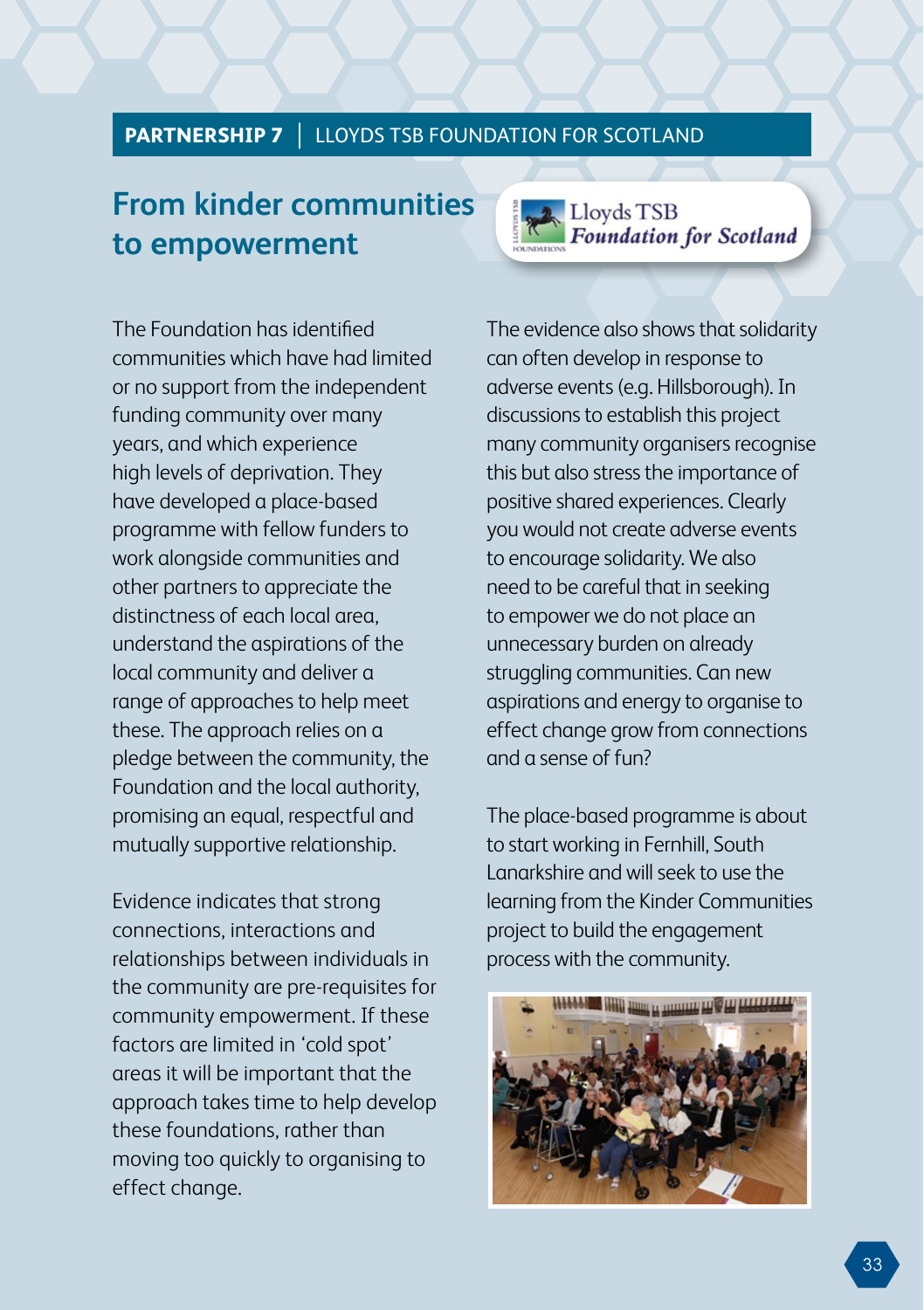## <span id="page-37-0"></span>Annex 1: Advisory Group

- **Jennifer Wallace** Head of Policy, Carnegie UK Trust
- **Jim McCormick** Director, Joseph Rowntree Foundation Scotland  $\bullet$
- **Fiona Garven** Chief Executive, Scottish Community Development Centre
- **Ilona Haslewood** Acting Head of Policy and Research, Joseph Rowntree  $\bullet$ Foundation
- **Calum Irving** Director, See Me
- **Angela Leitch** Chief Executive, East Lothian Council
- **Scott McGill** Project Manager, Food Train Friends
- **Steven Marwick** Director, Evaluation Support Scotland
- **Elinor Mitchell** Director of Agriculture, Food and Rural Communities,  $\bullet$ Scottish Government
- **Carol Tannahill** Chief Social Policy Advisor, Scottish Government and Director, Glasgow Centre for Population Health
- **George Thomson** Chief Executive Officer, Volunteer Scotland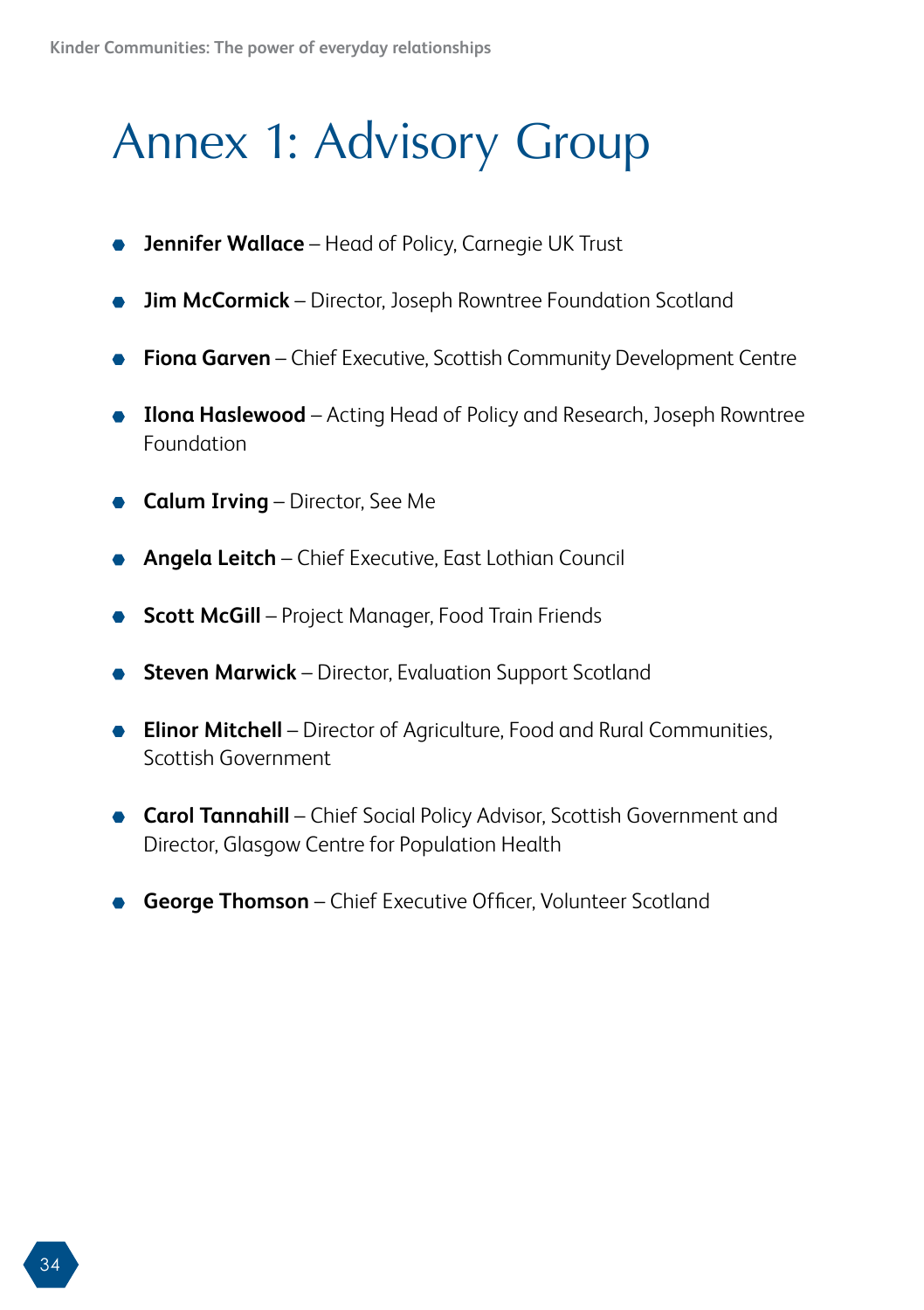## <span id="page-38-0"></span>Annex 2: References

AHRC. (2016). *Representing Communities: Developing the Creative Power of People to Imporve Health and Wellbeing, Emergent Findings 2013-2016.* AHRC.

Anderson, S., Brownlie, J., and Milne, E.J. (2015). *The Liveable Lives Study: understanding everyday help and support*. Joseph Rowntree Foundation.

Anderson,S., & Brownlie, J. (forthcoming) Sociology.

Anderson, S., Brownlie, J., and Milne, E.J. (2015). *Between Kith and Kin and Formal Services: Everyday Help and Support in The 'Middle Layer'*. Joseph Rowntree Foundation

Arnade, C. (8 June 2016). *McDonald's: you can sneer but it's the glue that holds communities together.* The Guardian.

Atrobus, S. e. (2014). *Alone in the Crowd: loneliness and diversity.* Calouste Gulbenkian Foundation and Campaign to End Loneliness. Batty, E., & Cole, I. (2010). *Reslience and recession in six deprived communities: Preparing for worse to come?* JRF.

Brotchie, J. (2013). *The Enabling State: From Rhetoric to Reality.* Carnegie UK Trust.

Brunner, R., & Watson, N. (2015). *What can the capabilities approach add to policy analysis in highincome countries?* What Works Scotland .

Collins, C. S. (2015). *Tea in the Pot: Building 'social capital' or 'great good place' in Govan?* University of West of Scotland – Oxfam Partnership.

Cottram, H. D. (2014). *Learning from London Circle.* Participle .

Curry, H., & Reid, M. (2015). *Our Place Learning Report.* Big Lottery Fund.

Dodds, S. (2016). *Social Contexts and Health: a Glasgow Centre for Population Health .* Glasgow Centre for Population Health.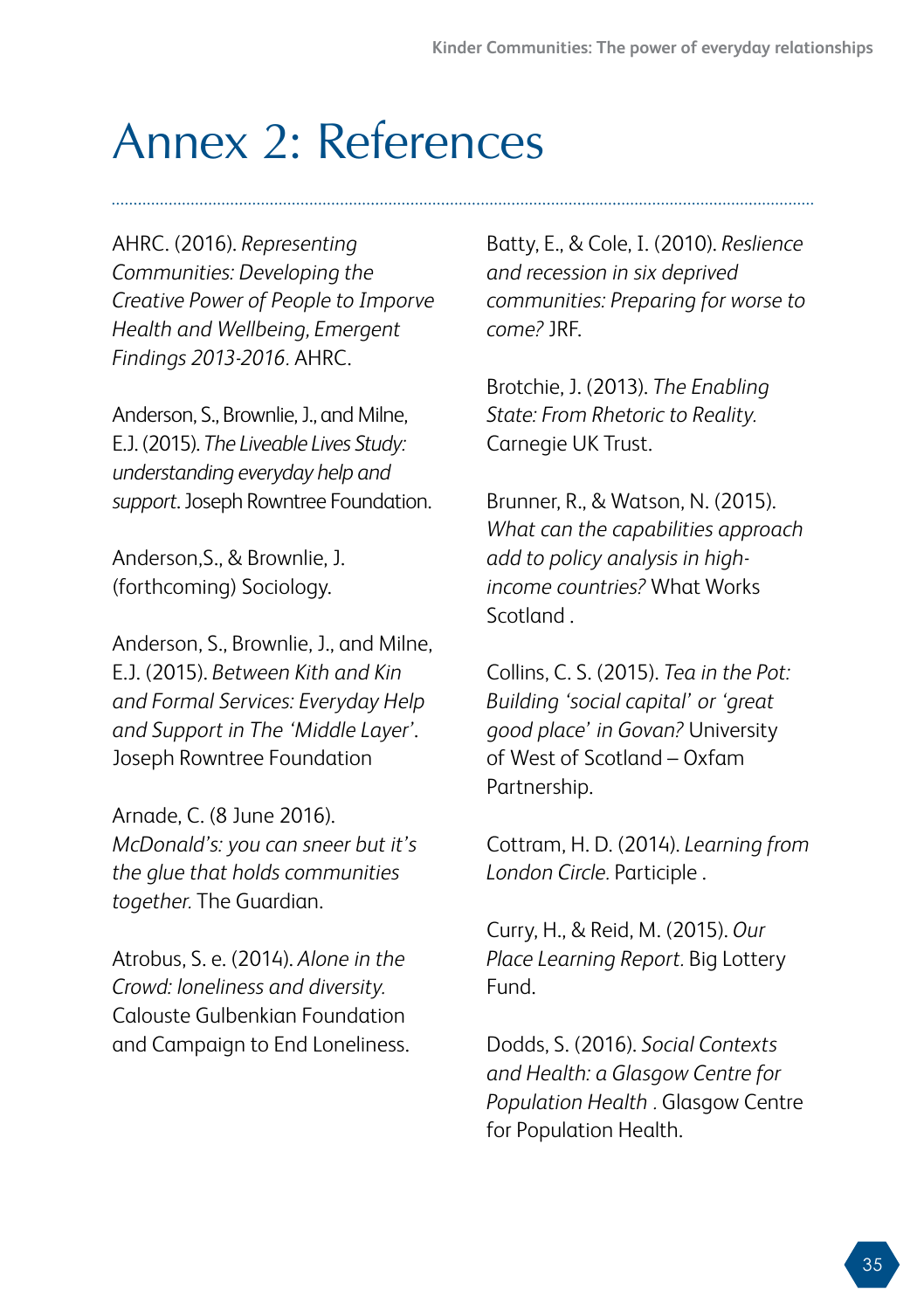Egan, M., & Lawson, L. (2012). *Residents' lived realities of transformational regeneration: Phase 1 findings.* GoWell.

Elvidge, J. (2014). *A Routemap to an Enabling State.* Carnegie UK Trust.

Ferguson, Z. (2015). What is the Scottish Approach? *Alliance for Useful Evidence Blog*.

Garven, F., Grimes, A., Mitchell, J., & Whittam, G. (2014). *Community Engagement and CoProduction.* draft report to the National Community Planning Group.

Glasgow Centre for Population Health. (2013). *Psychological, social and biological dterminants of ill health (pSoBid) in Glasgow: a crosssectional, population-based study.* Glasgow Centre for \population Health.

Glasgow Centre for Population Health. (2015). *Positive conversations, meaninful change: learning from Animating Assets.* Glasgow Centre for Population Health.

GoWell. (2015). *Briefing Paper 23: Migrant social integration in Glasgow.* GoWell.

Haslewood, I. (2016). *A summary of recent research on everyday relationships and kindness.* Carnegie UK Trust.

Holt-Lunstad et al. (2015). *Loneliness and Social Isolation as Risk Factors for Mortality: A Meta-Analytic Review*. Perspectives on Psychological Science, Vol 10 (2) pp227-237

Hunjan, R. K. (2010). *Power and Making Change Happen.* Carnegie UK Trust.

Kennedy, J., Watt, G., Jaquet, S., & Wallace, D. (2015). *Final Evaluation of the Chance to Thrive Programme.* Church of Scotland.

Morris, D., & Gilchrist, A. (2015). *Connected Communities: Inclusion, Participation and Common Purpose.* RSA.

Mulgan, G., & Halpern, D. (2015). The case for an international clearning house for what works. *The Alliance for Useful Evidnece Blog*.

ODS Consulting. (2014). *Evaluation of the Link-Up Programme.* Inspiring Scotland.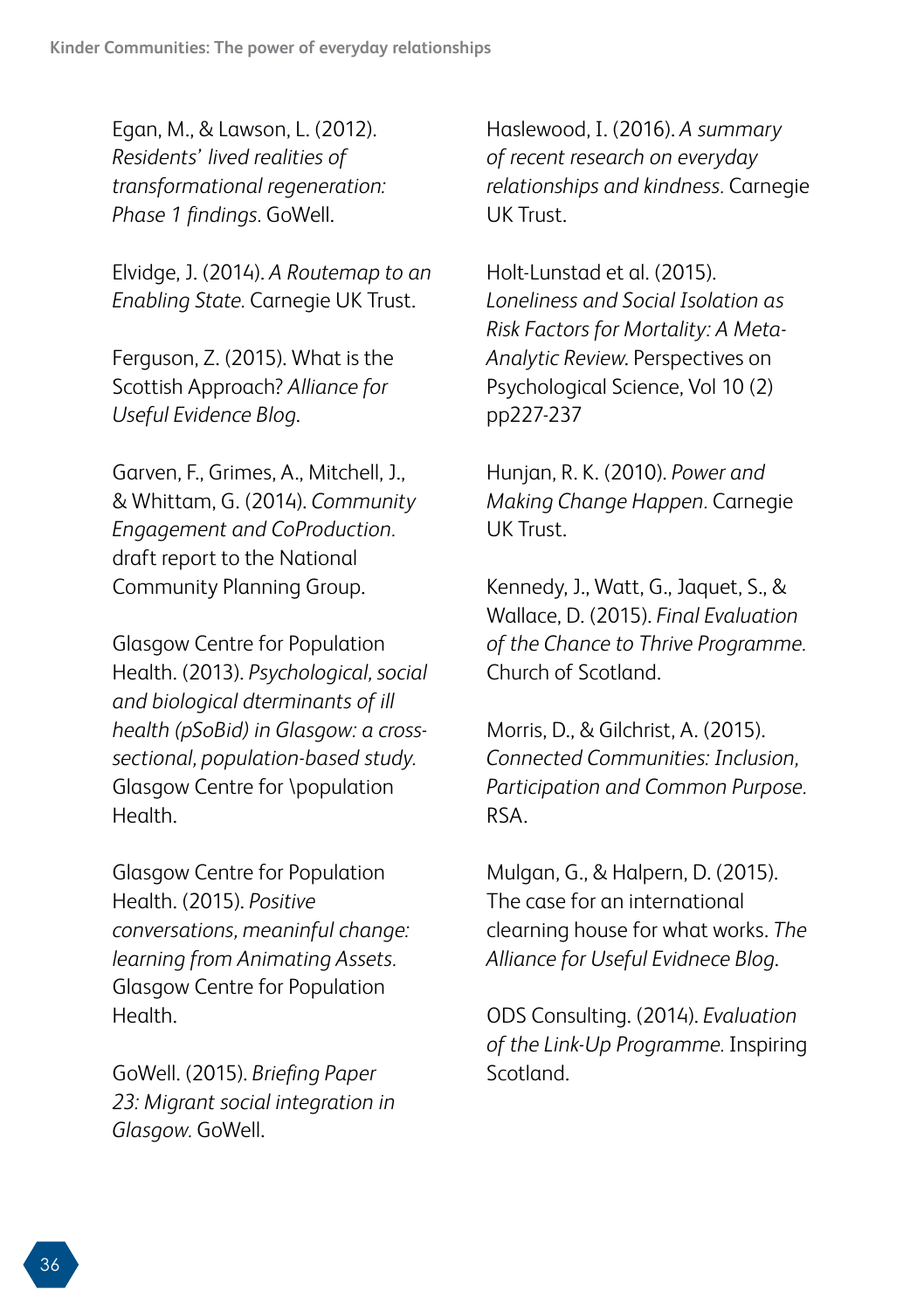Oldenburg, R. (1999). *The Great Good Places.*

ONS. (2015). *Measuring national wellbing: An analysis of social capital in the UK.* ONS.

Price, L. (2015). *Incidental connections: an analysis of platforms for community building.* Community Links.

Putnam, R. (2000). *Bowling Alone: The Collapse and Revival of American Community.* New York: Simon and Shuster.

Scottish Community Development Centre. (2015). *SCDC briefing no. 2/15 The Community Empowerment (Scotland) Act.*

Scottish Government. (2016). *Creating a Fairer Scotland: What Matters to You? A summary of the discussion so far.* Scottish Government.

Seaman, P., & Edgar, F. (2015). *Communities dealing with change: an exploration of socio-cultural explanations of Glasgow's excess mortaility in comparison with Liverppool and Manchester.* Glasgow Centre for Population Health.

Seaman, P., McNeice, V., Yates, G., & McLean, J. (2014). *Resilience for Public Health.* Glasgow Centre for Population Health.

Telfer, S. (2015). *How well do you know your neighbours?* Joseph Rowntree Foundation.

Tufekci, Z. (2012). Social Media's Small, Positive Role in Human Relationships. *The Atlantic*.

Wallace, J. (2013). *The Rise of the Enabling State: A Review of Policy and Evidence across the UK and Ireland.* Carnegie UK Trust.

Wallace, J., & Schmueker, K. (2012). *Shifting the Dial.* Carnegie UK Trust.

Walsh, W., McCartney, G., Collins, C., Taubault, M., & Batty, G. (2016). *History, politics and vulnerability; explaining excess mortality .* Glasgow Centre for Population Health.

White, D. (2013). *Across the Divide: Tackling Digital Exclusion in Glasgow .* Carnegie UK Trust.